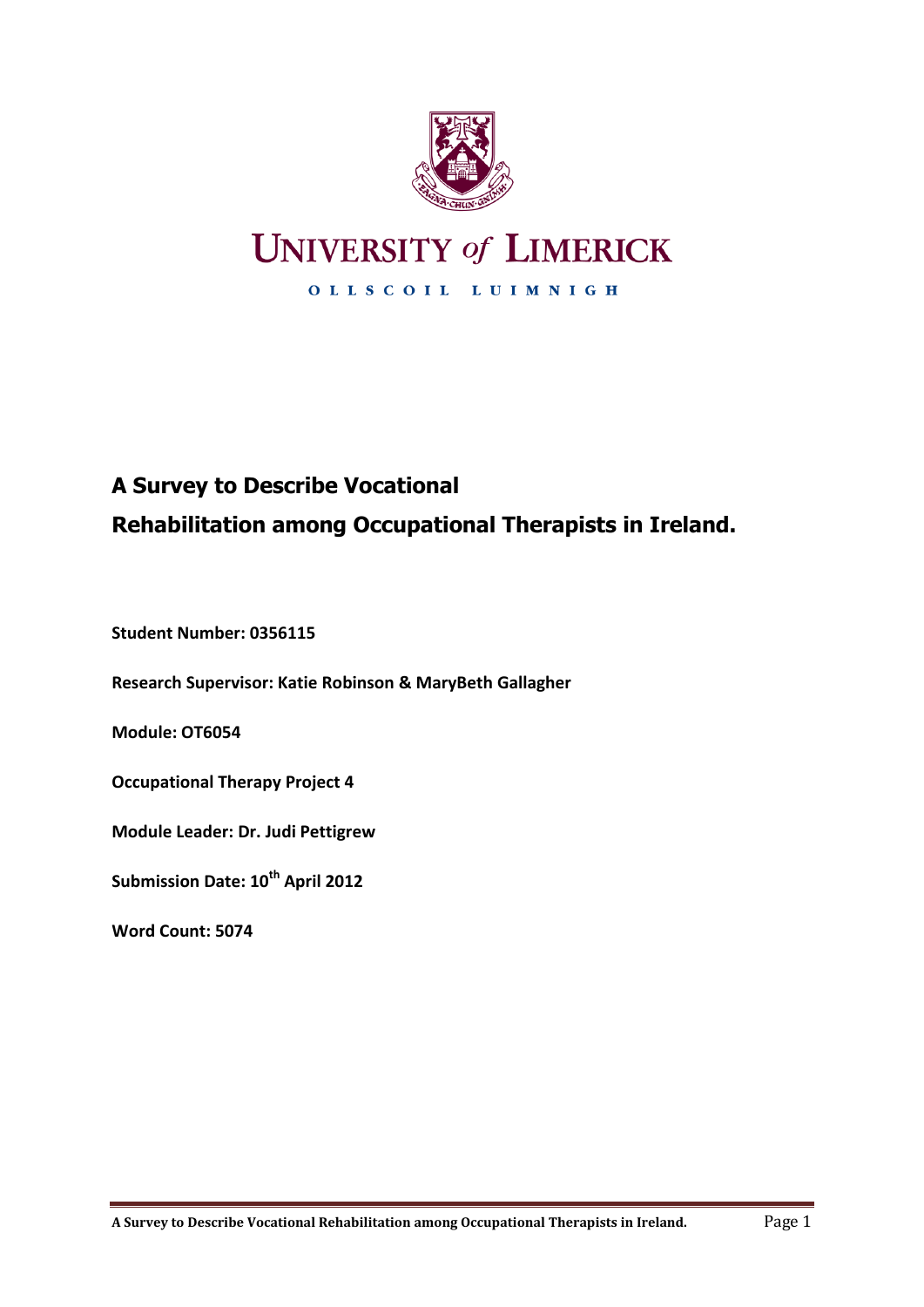## **Table of Contents**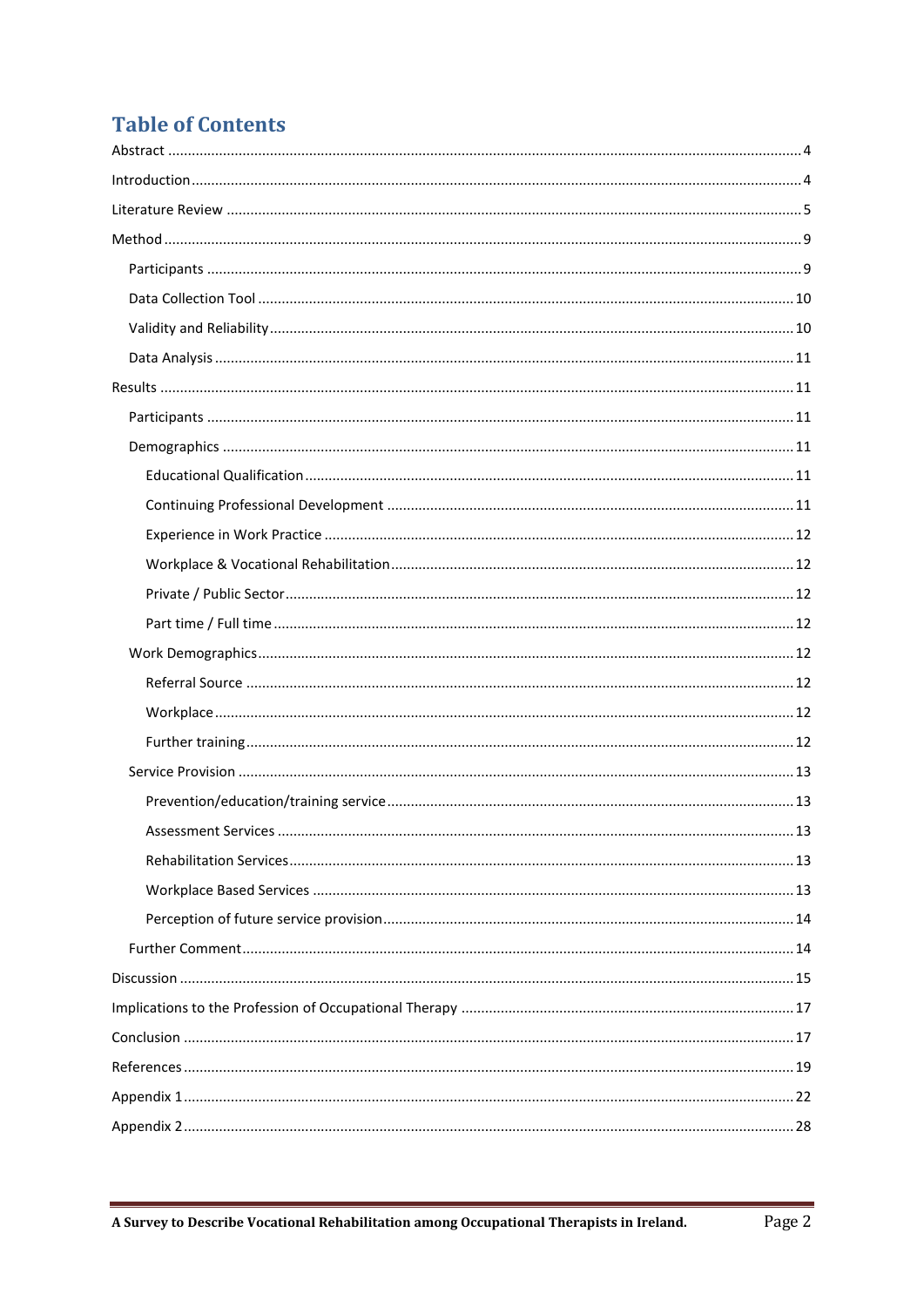#### **Acknowledgements:**

This research project was supported by the Occupational Therapy department of The University of Limerick. In particular I wish to thank Katie Robinson and MaryBeth Gallagher for their assistance in this project.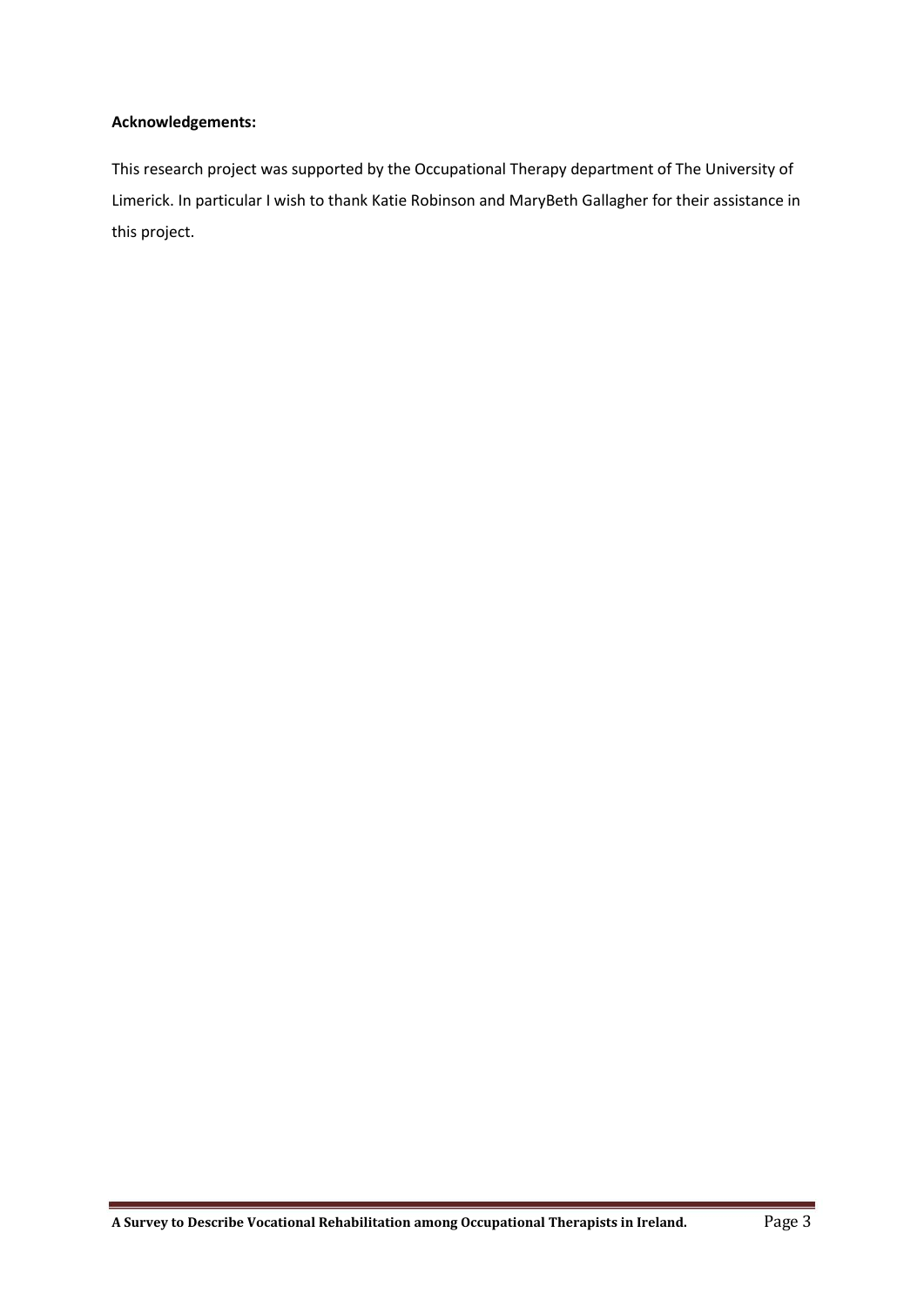## **A Survey to Describe Vocational Rehabilitation among Occupational Therapists in Ireland.**

## <span id="page-3-0"></span>**Abstract**

**Introduction:** This research was carried out in order to ascertain the demographic data on vocational rehabilitation (VR) among occupational therapists in Ireland; describing current practice highlighting gaps in practice, identifying training and educational needs of occupational therapists and informing future research on VR in Ireland.

**Method:** Participants were recruited through the AOTI database via email with an invitation to participate. The link of the electronic survey was attached to the email and sent to 294 members. The survey enquired about demographic details, service provision in the prevention, assessment and rehabilitation and further education needs in these areas.

**Results/Findings:** The responses of 11 (3.7%) therapists were analysed. The results indicate that VR is practiced largely as a part time duty among the occupational therapists surveyed. 87.5% of occupational therapists could foresee a need for VR in their work practice in the future. A clear gap in practice appears to be that there is little or no service provision in the workplace, in comparison to countries with developed work rehabilitation programs such as Australia, Japan and America. Three therapists out of the eleven had completed further training in the area of VR. This may suggest therapists were aware of their skills potential working in VR and were preparing themselves for future opportunities in the area.

**Conclusion:** Future research is required in the field to justify the need of VR in Ireland. Further research in this area, may raise awareness of the great potential of occupational therapy in VR and how it may provide occupational therapy in Ireland with new and exciting work opportunities.

## <span id="page-3-1"></span>**Introduction**

For a significant period of time occupational therapy publications have confirmed that the profession has had a positive impact to the area of VR (Ellexson 1985, Deen et al 2002, Reilly 1962). In the United States of America Jundt and King (1999) undertook a study to determine the demographic profile of work rehabilitation programs employing occupational therapists. Results concluded occupational therapists had a key role in the delivery of prevention, assessment, and rehabilitation of occupational injuries. In more recent times a study conducted in Australia by Deen et al (2002) to determine the characteristics of the current occupational therapy practice in Australia in the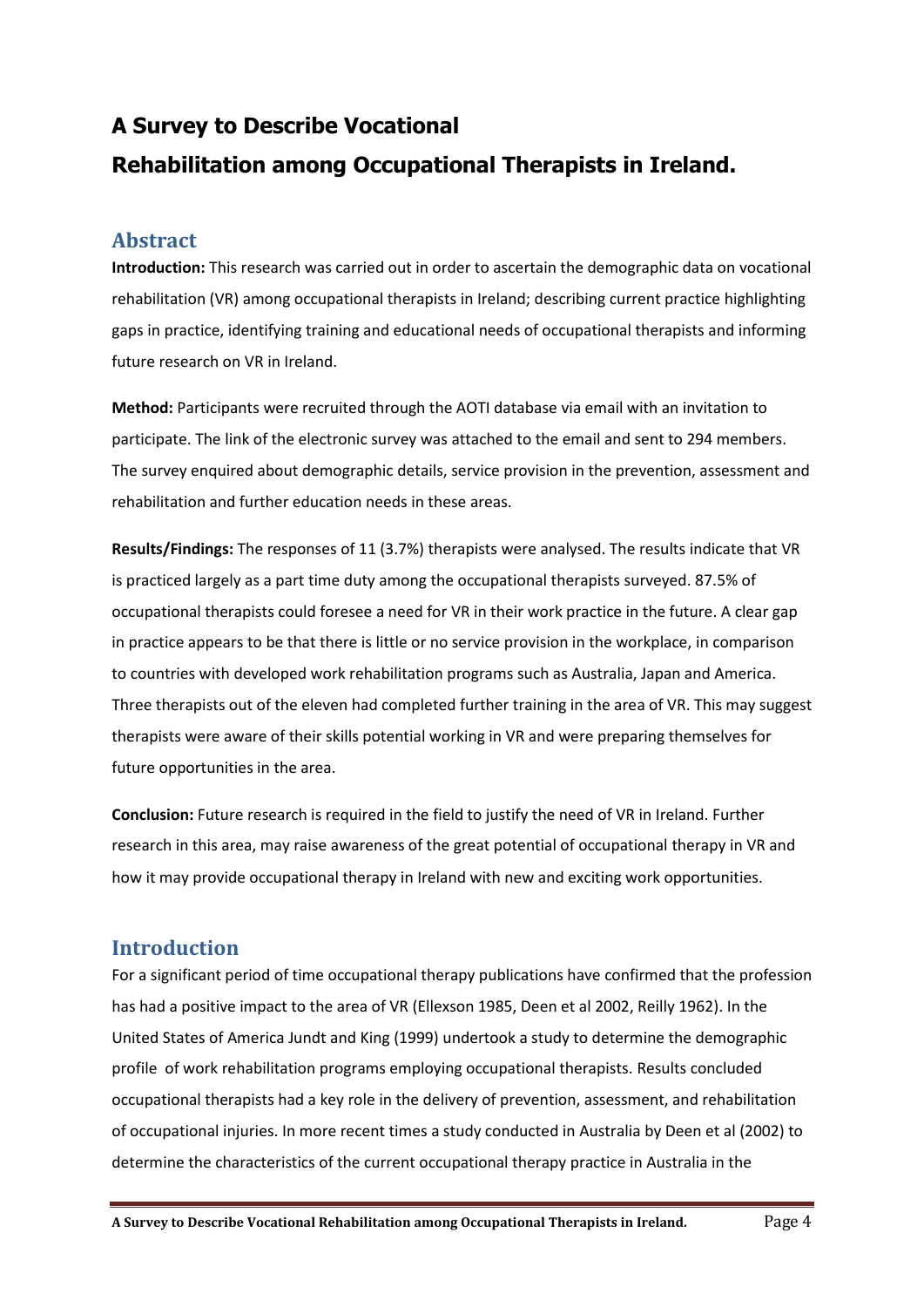prevention, assessment and rehabilitation of workplace injuries. Results indicated that occupational therapy had an active role in the provision of prevention, assessment and rehabilitation in occupational health and safety and work rehabilitation in Australia. At present Ireland lacks an accurate profile of the role of occupational therapy in VR. The purpose of this study was to ascertain current demographic data on VR among occupational therapists in Ireland; describing current practice, highlighting gaps in practice, identifying training and educational needs and informing future research needs.

## <span id="page-4-0"></span>**Literature Review**

Through all the occupations we engage in throughout our lifespan work takes up a vast amount of our lives. Work can provide an individual with remuneration, self-esteem, social interaction, fulfilment and a sense of identity (Ross 2007). Humans have an innate need to occupy their time in a purposeful way in order to maintain a healthy wellbeing and flourish (Wilcock 1993). An absence from the workplace as a result of a workplace injury or illness can have negative effects on an individual. An interruption in work performance for some people can disrupt their occupational balance and possibly have negative effects on their health (King and Olson 2009). This may lead to those individuals experiencing an occupational disruption, however occupational disruption is said to be a transitory state and with supportive circumstances may be resolved (Whiteford 2000).

VR is the process whereby those deprived by illness or disability can be enabled to access, maintain or return to employment or other productive occupations (Ekholm and Schüldt Ekholm 2009). The idea, approach and intervention of VR is to aid individuals in preserving or recovering gainful employment by tackling the impediments and obstacles that prevent them from participating in paid employment (Waddell et al 2008, COT 2008).

Evidence suggests that VR is effective in enabling individuals to access, maintain or return to a productive occupation. A systematic literature review on rehabilitation and work ability determined that where chronic disability is present the combining of multi modal medical rehabilitation needs and VR, can decrease disability pension and sick leave (Kuoppala and Lamminpaa 2008). A further systematic review including a meta-analysis of the efficacy of multidisciplinary interventions on the return to work for people on sick leave due to low back pain; verified that there is scientific evidence for the clinically relevant effect of multidisciplinary interventions on return to work (Norlund et al 2009). De Buck et al (2002) conducted a systematic literature review to describe the effectiveness of VR programs for patients with chronic rheumatic diseases; they concluded a marked positive effect of VR on work status. Empirical evidence was found to support the efficacy, clinical utility and cost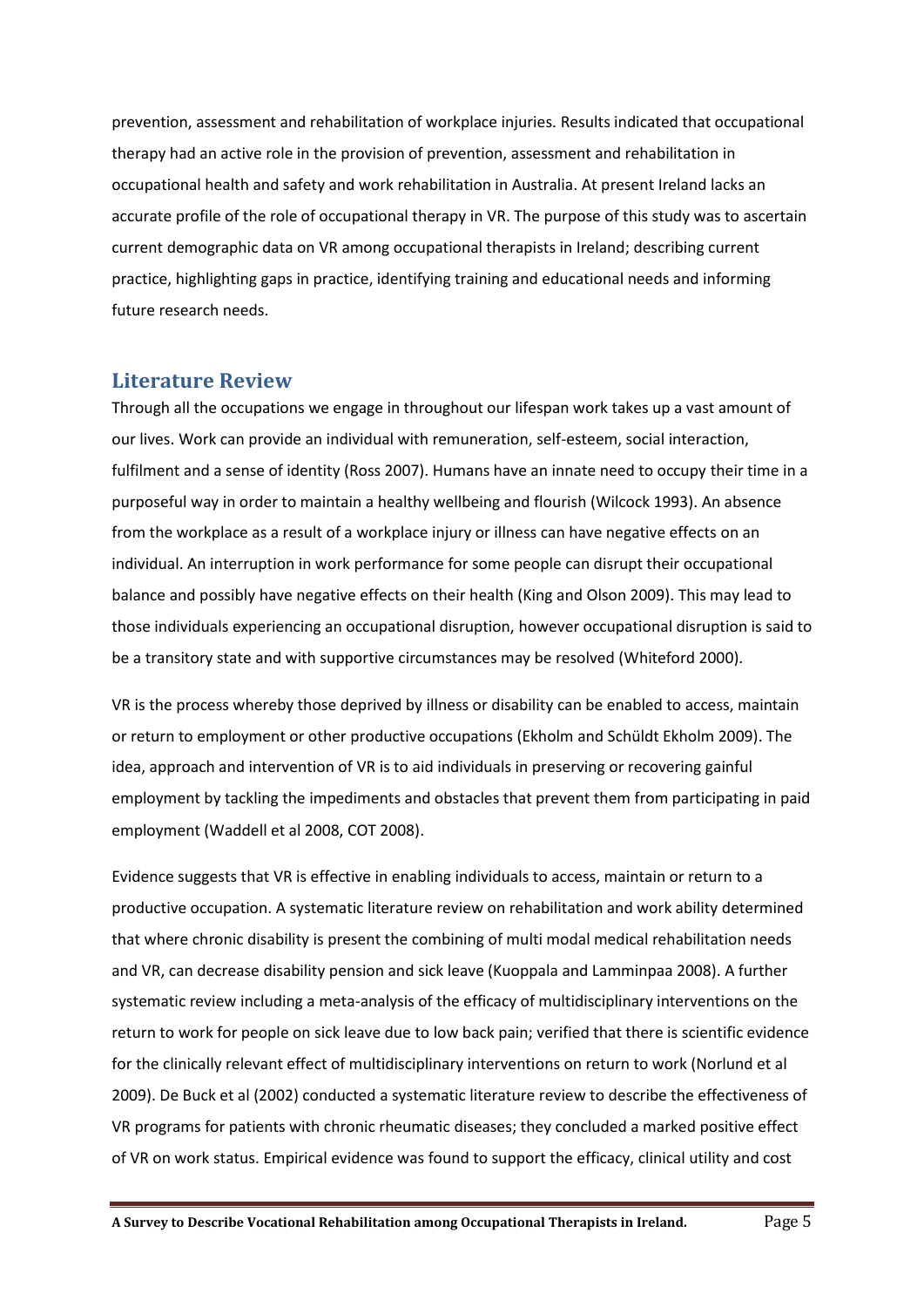effectiveness of VR in returning individuals with chronic illnesses or disabilities to employment (Pruett et al 2008). Preliminary analysis of a VR program for individuals with an acquired brain injury, run over three years established that VR offering educational and experiential learning opportunities is effective in enabling participant's with severe acquired brain injuries to return to paid employment (Murphy et al 2006). This evidence suggests that there are positive outcomes for the practice of VR.

VR has attracted notice in the past few years, which has warranted further research in the area. Ekholm and Schüldt Ekholm (2009) offered three explanations for this occurrence. Firstly they highlighted the cost to society of having to provide sickness allowance or a disability pension. Secondly an increasing proportion of society is retiring which requires all individuals of a working age required in gainful employment. The final reason offered for the increased interest in VR is that individuals out of employment have an increased risk of disease and suicide.

In 2002 people with disabilities were two and a half times less likely to have a job (National Disability Authority 2005). The vast majority of individuals with a disability acquire it over their lifetime (Conroy 2007). It has been identified that individuals with disabilities have lower participation levels and many inequalities across a wide range of areas of life (Hannon 2010). One of these areas is employment, which may give rise to deficiencies in other areas of life, possibly leading to poverty which in turn may lead to poor health (National Disability Authority 2005). The rehabilitation of workers back into work can ease these problems, and may positively affect physical health, psychological well-being and alleviate poverty (Bevan et al 2009). The 2006 census stated there were only 26% of individuals with a disability, in the labour force (CSO 2006). In comparison with the percentage of individuals without disabilities in the workforce, this is an alarming statistic.

The population in Ireland is growing and is forecast to hit the 5 million mark in 2015 and to surpass 5.3 million in 2020. The labour force is also projected to grow at an annual average of 2.2% over the whole period from 2005 to 2015. It is predicted that there will be 173,864 individuals over the age of 60 in the labour force in 2020 compared to 111,471 in 2005 (O'Brien and King 2006). With the increase of the State Pension age to 66 in 2014 and then to 68 by 2020, it is clear that the Irish workforce is ageing (Department of Social and Family Affairs 2010). With age comes the potential of ill health (Hébert 1997). This suggests the likelihood of the numbers of individuals being out of work due to injury and illness increasing. The combination of high numbers leaving the workforce due to illness or injury and the lack of VR services in Ireland, may lead to a rise in unemployment figures. Unemployment will deplete the Irish economy of necessary skills and knowledge, which may have an adverse impact on society as a whole (Bevan et al 2009). An absence from work caused by a work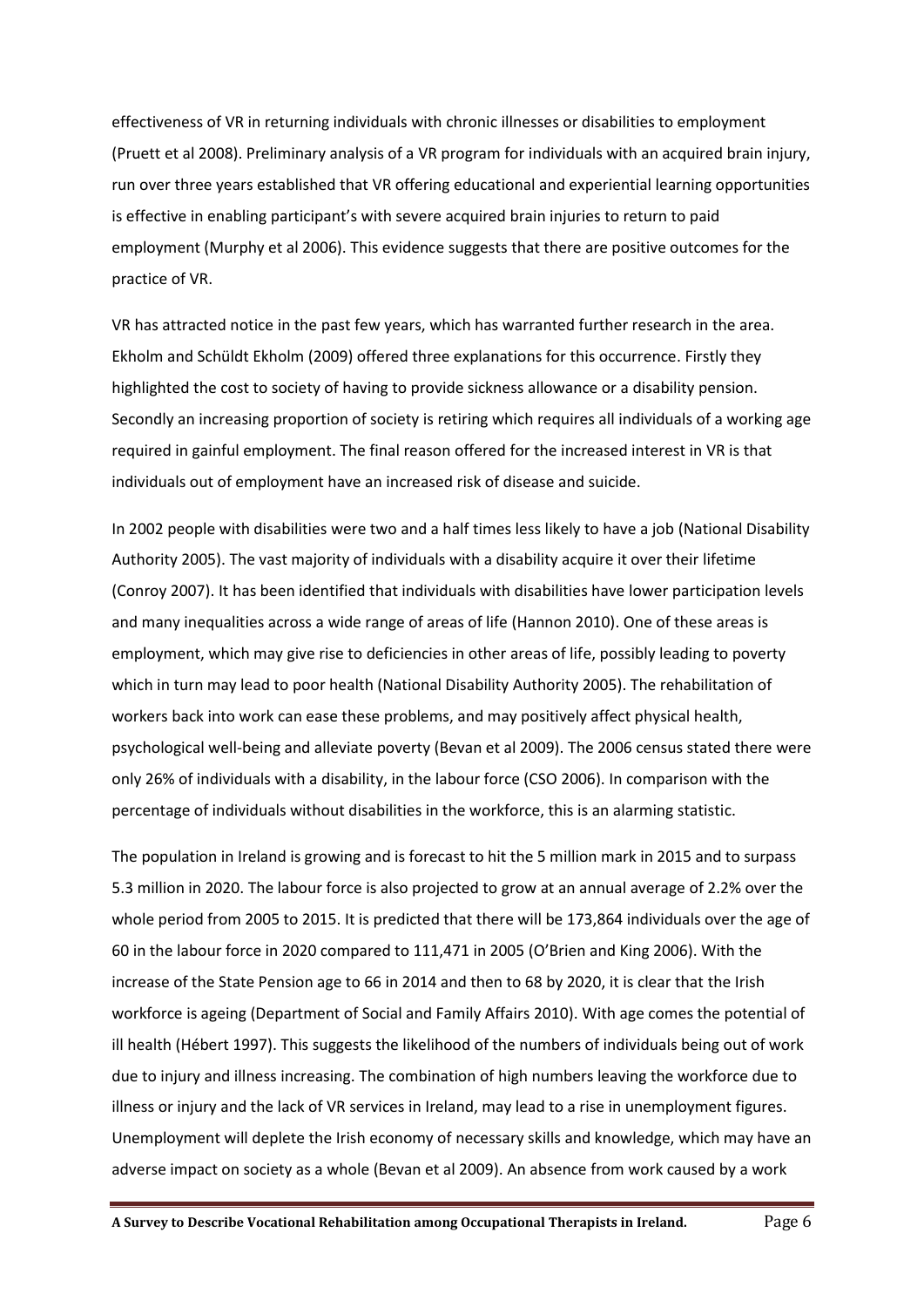injury usually leads to an individual becoming dependent on the Social Welfare Disability Payments system. This may have a negative influence on those affected decreasing their ability to participate in all aspects of Irish life. Furthermore, it places a financial cost on society and a taxation burden on business (Conroy 2007). With the downturn in the economy it is vital that we ensure that Ireland can compete with other nations for business. Therefore it is essential to ensure the strength of a skilled and knowledgeable workforce. Improvements in productivity which Ireland needs in order to compete in an increasingly globalised and knowledge-based economy may be mired without the skilled and knowledgeable workforce (Bevan et al 2009). Musculoskeletal disorders in work are directly costing at least 750 million euro, a year in Ireland (Bevan 2009). The loss of productive time due to rheumatoid arthritis and other forms of arthritis is estimated to cost 1.6 billion annually (Bevan 2009). In 2002 the annual cost for welfare disability payments was 1.282 million (McNamara and Miller 2006). Individuals out of work due to injury or illness, places a burden on the already strained welfare systems and government finances.

Studies suggest that work related injuries and illnesses have an effect on individual's psychological well-being and behaviour (Dembe 2001). Stress, depression, anxiety, drug abuse, family conflict and occasionally suicidal tendencies have been linked to work related injuries and illnesses (Dembe 2001). Psychosocial consequences of loss of work are difficult to measure, however they do provide a greater picture of the cost that individuals experience in regard to work related injuries and illnesses (Bevan 2009). If society fails to facilitate people with disabilities into our work force it will lead to damaging economic, social and psychological consequences. These negative consequences will not just affect individuals with a disability, but will also affect the Irish labour force, individual's families and carers and the whole of Irish society.

Work performance can be seen to be an important factor in a person's daily occupational life; which supports the sense of meaning and productivity, which is essential to health and well-being (Larson et al 2000). Work performance can be impacted by many aspects. Occupational therapists receive education in physical, cognitive, psychological and social aspects, which can be utilised in assessing work performance (King and Olson 2009). Work has always been of concern to occupational therapists in their practice however in recent times occupational therapists have been increasingly involved in the specialist area of VR (Deen et al 2002). Now that the profession of occupational therapy is widening its association from the medical model, occupational therapists are diversifying more into the workplace environment (Deen et al. 2002, Jundt and King 1999), engaging with employees and employers. There is a growing recognition of the potential of occupational therapy in the field of VR.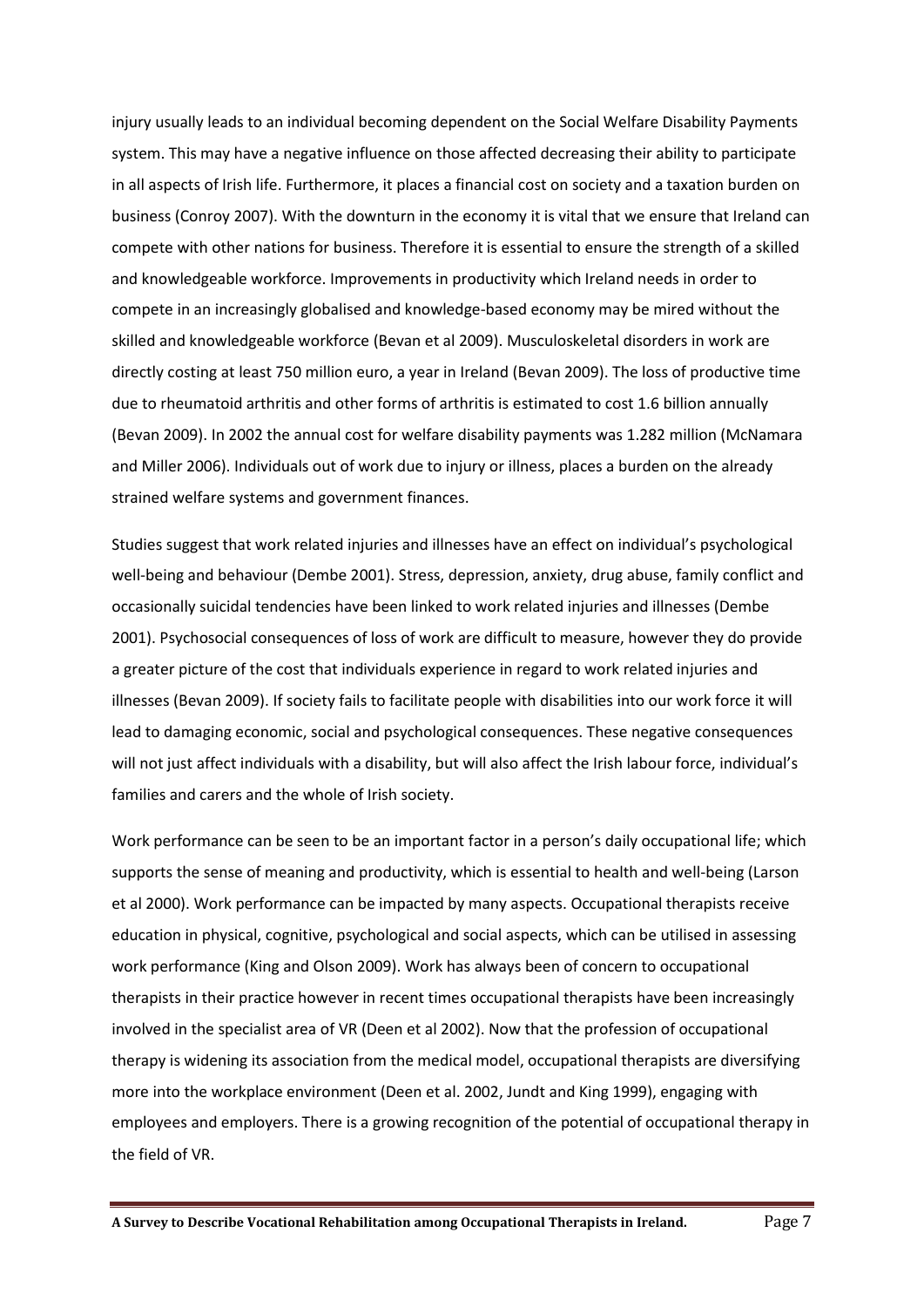Occupational therapy has a long history and association with VR. Around about 1917 in America occupational therapy was founded and in the early days the focus was returning individuals back to work using the grading of activities (Holmes 2007). The outbreak of war in 1914 brought about a huge number of injured and disabled soldiers, requiring long term rehabilitation; this heralded the introduction of occupation into the hospital wards (Ross 2007). This application of occupation moved into civilian hospitals after the war, in America the Federal Industrial Rehabilitation Act 1923 was established which required the services of occupational therapists in hospitals for individuals who had suffered an industrial accident or illness (Ross 2007). Occupational therapy's role in VR has continued to grow from this point on and the profession has had a major influence on the growth of work rehabilitative programs (Jundt and King 1999).

The American Occupational Therapists Association's (AOTA's) centennial envisions; that occupational therapy is a well-established profession with strong quality evidence base and an internationally connected workforce that can meet the occupational needs of society (AOTA 2007). This vision looks towards the future of occupational therapy and especially towards societal needs. With the economic downturn, the ageing labour force, and the prevention of discrimination of disabled individuals, occupational therapists possess the skills, education and experience to provide a service of VR. Occupational therapists possess unique knowledge that is based upon occupation. This coupled with their individual skills, present occupational therapists with a major role in the provision of VR, in the prevention and the rehabilitation of work related injuries and illnesses (Jundt and King 1999). In the past VR was considered the supporting of individuals in the return to work however VR has expanded into job retention in recent times. (Varekamp et al. 2006) Occupational therapists have had very little influence in this area, with clients relying on the supports of employment and training agencies (Brewin and Hazell 2004). But it is an area of work that occupational therapists could apply their skills. Waddell et al (2008) described the principal aim of VR as improving ability for work and converting that into actually working.

In the US and Australia (Deen et al 2002, Jundt and king 1999) there has been a trend in recent times in providing rehabilitation and prevention services in the workplace. Deen et al (2002) recognised the lack of a profile of occupational therapy in work related injuries and illnesses, and identified the need to provide detailed and accurate data regarding the characteristics of Australian occupational therapy practice in the area of VR. With the growth of occupational therapy's involvement in VR, studies have been conducted in order to determine the state of involvement. Jundt and King (1999) conducted a study to determine the demographic profile of work rehabilitation programs in the United States of America, results of which revealed a wide variety of services offered, concluding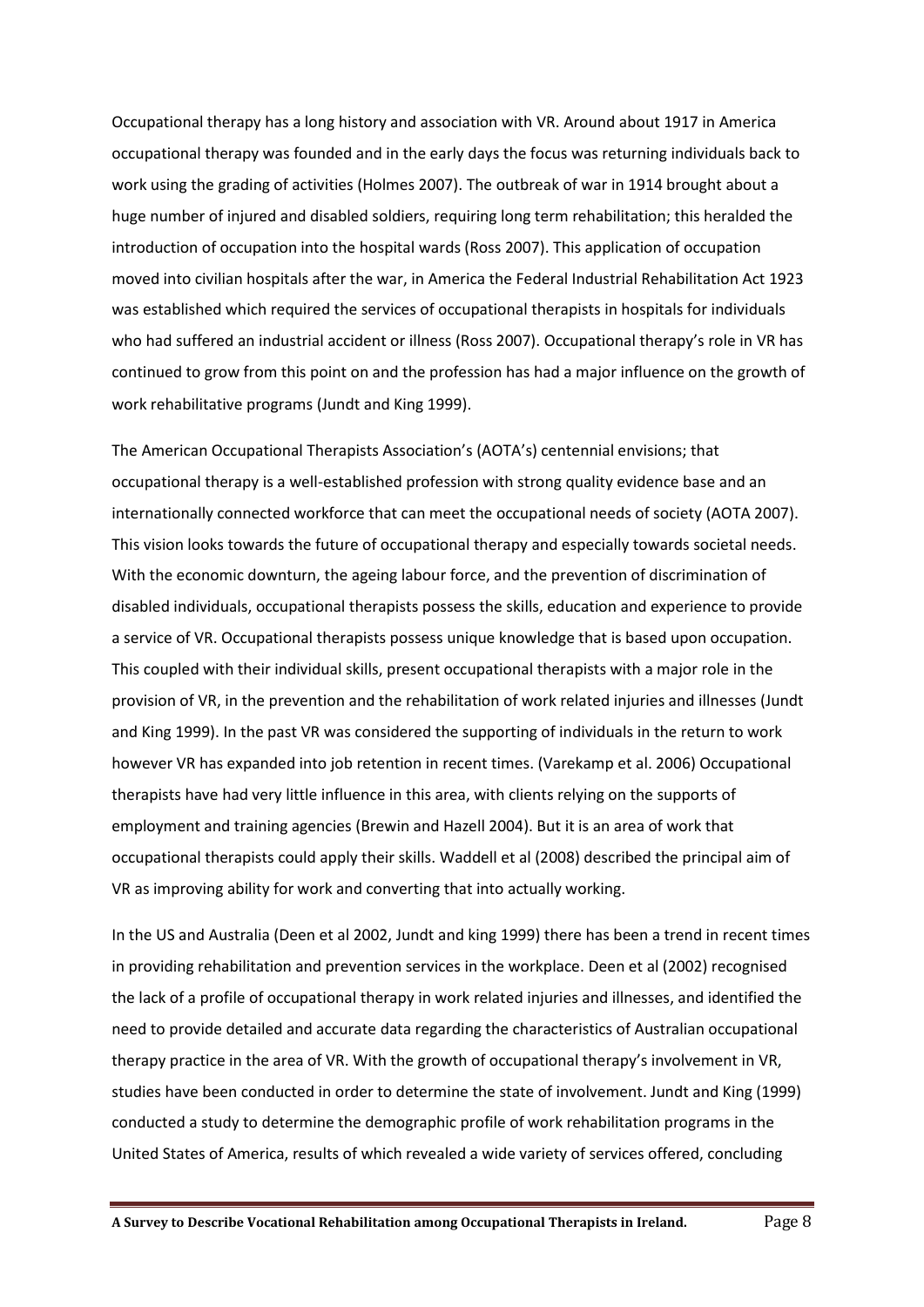that therapists have a prominent contribution in the provision of prevention, assessment and rehabilitation services in treating occupational illnesses and injuries.

Practices in work injury rehabilitation and management have been changing in other countries (Jundt and King 1999), however there is little research found to show the extent of VR practice among occupational therapists in Ireland. There is a need to describe current practice in Ireland; a description of current practice would be beneficial to the profession in establishing education and service delivery needs (Jundt and King 1999).

VR has been described as a model in transition in Ireland (McNamara and Miller 2006). McNamara and Miller (2006) acknowledged that there had been changes made to the Irish model of VR since 2000; however they did distinguish that the area of VR resides outside the Irish health care system. They highlighted the gap between hospital care and employment, necessitating advancement in order to realise a continuous system from acute to community care for individuals with disabilities. Nevertheless there is a growing consensus of the importance of VR and the rising awareness of worker health in Irish society (Health and Safety Authority 2008). Although not widely publicised in Irish publications, there is some recognition that occupational therapy plays a vital role in the provision of VR (Health and Safety 2008, Bevan et al 2009).

## <span id="page-8-0"></span>**Method**

This research study employed a survey questionnaire to describe current practice of occupational therapists working in VR, who primarily worked with individuals with a physical illness, injury or disease. It was initially anticipated that the study would include up to 200 participants. Eleven participants were recruited, therefore the data analysis method was then changed in order to best accommodate the small sample size.

#### <span id="page-8-1"></span>**Participants**

Participants were recruited through the Association of Occupational Therapists of Ireland (AOTI) database, an email of invitation to participate was sent to all members whereby they could identify if they met the inclusion criteria of; primarily working with individuals with a physical illness, injury or disease, practiced in Ireland currently or in the last five years.

The AOTI guidelines in the 'Process to Access AOTI Database for Research' (AOTI 2010) were followed and adhered too. There were 431 members of AOTI at the time. The survey was sent to 294 members, who agreed participate in research. The sample size was expected to be 200 approximately, as not all members will work in the specified area of practice.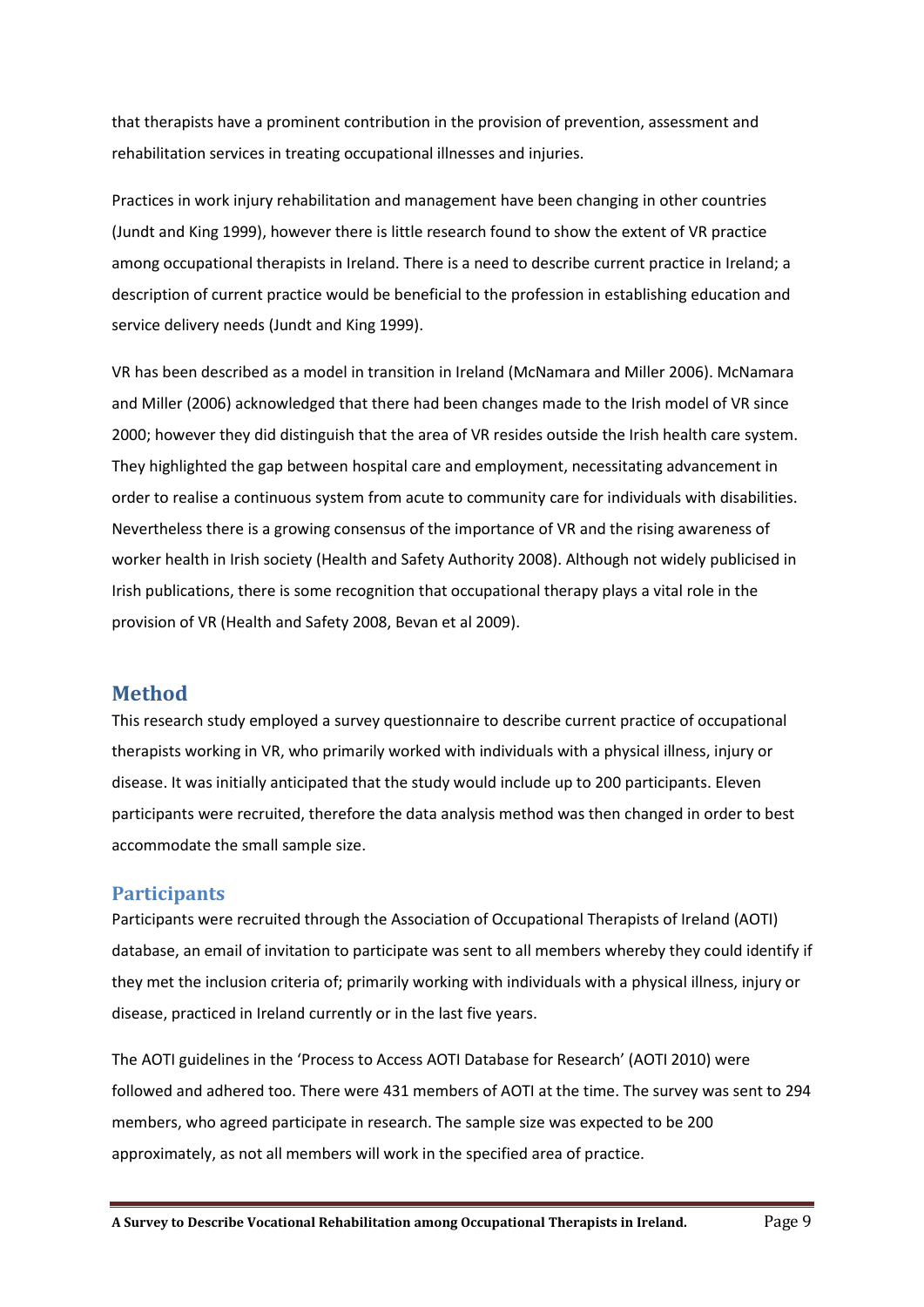Currently there is no register of occupational therapists in Ireland and for this reason using the AOTI's database of members was the only feasible and ethical method of accessing a large population of practising occupational therapists in Ireland. Non-probability sampling is the most appropriate form of sampling for this study as, there was little research conducted in the area in Ireland, so therefore there is no specific demographics to where therapists are practising and for the time limitation it was the most efficient method to collect the data for this study. However caution must be adhered to when analysing the data of non-probability sampling (Kielhofner 2006).

#### <span id="page-9-0"></span>**Data Collection Tool**

A three page multiple choice survey questionnaire was obtained by the researcher for this study (See Appendix 1). The survey was obtained from Deen et al (2002) who based the tool on Jundt and Kings (1999) tool (See Appendix 2), used to investigate work rehabilitation programs in the United States and Australia. Modifications included the removal of Australian and American terminology, and the removal of questions not relevant to the Irish context.

The survey comprised of twenty one questions, it contained demographic questions regarding education/training completed, experience, involvement in VR, referral sources and services offered. The survey listed services that may be offered in prevention, assessment and rehabilitation, and therapists were asked what they offered from their service. Therapists were asked to predict the level of service they may provide in the future in the areas of prevention, assessment and rehabilitation.

Surveys allow for the collection of data from a large amount of people at a low cost. They can provide a snapshot of a large population very quickly. Their advantages include enabling to collect data on numerous variables (Kielhofner 2006). Non-response bias and response bias are two factors which may influence the findings. Pilot testing can ensure a good response rate by preventing difficulties in completing the eventual survey (Fink 2006).

There are advantages to conducting surveys electronically through email or the web. A key advantage of conducting surveys through this media is that within an organisation a target population can be contacted through email, quickly and with little cost compared to other methods (Schonlau 2002). A follow up email reminder is beneficial in ensuring a response (Kalopwitz et al. 2004).

## <span id="page-9-1"></span>**Validity and Reliability**

The validity and reliability of the survey was deemed reliable and valid as it had been used before and piloted. The survey was chosen as it was used in previous published studies (Jundt and King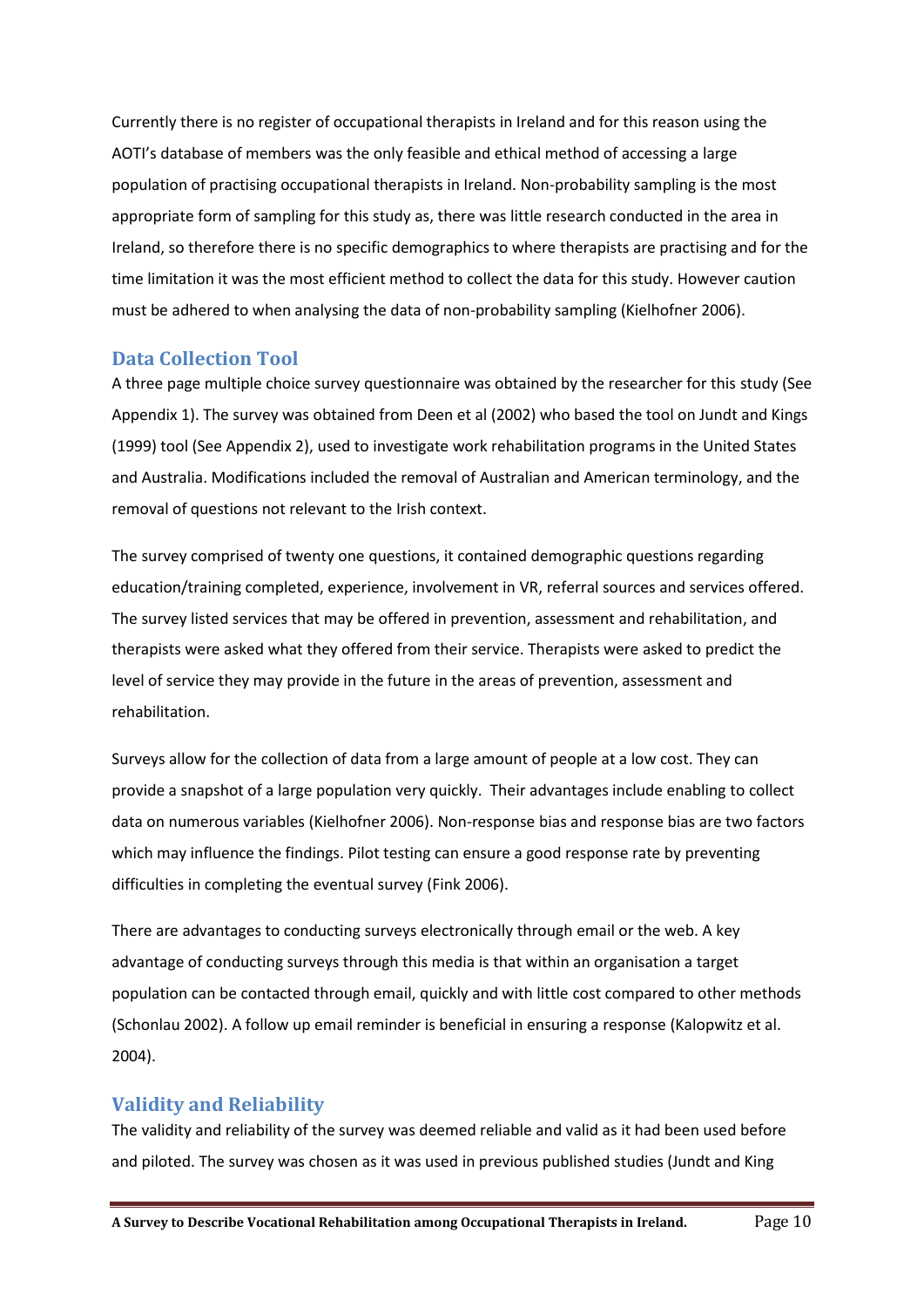1999, Deen et al 2002) that had conducted research in the same area and it addressed the research question at hand. It was modified to comply with Australian terminology and work practice and it was modified for use in this study. Modifications included the removal of Australian and American terminology, permission to use the survey was sought and obtained from Jundt and King (1999) and Deen et al (2002).

Ethical approval was sought and obtained from the University of Limerick Research Ethics & Governance committee, through the Clinical Therapies Research Ethics Committee and was approved. No substantive risks to participants were identified. Furthermore no identifiable information will be sought from participants. If any identifiable information was given in the further comment section, the information would not have been used.

#### <span id="page-10-0"></span>**Data Analysis**

As in Jundt and King (2002) and Deen et al (1999) investigation, it was hoped to analyse the results using SPSS (version 16) software, analysing descriptive statistics of frequencies and percentages according to the categorical items. It had been anticipated that inferential statistics would be used to analyse the data and draw conclusions, making predictions about the population based on the data collected. However due to the small sample size the results were downloaded to an Excel spread sheet where they were condensed and analysed.

## <span id="page-10-1"></span>**Results**

#### <span id="page-10-2"></span>**Participants**

Two hundred and ninety four occupational therapists received the survey and eleven occupational therapists completed the survey, which is a 3.7% response rate. Not all therapists replied to all questions and some questions provided the opportunity for further comment.

#### <span id="page-10-3"></span>**Demographics**

#### <span id="page-10-4"></span>**Educational Qualification**

The highest educational qualifications of the majority of the therapists who responded were a bachelor's degree and masters (54.5%). Fewer respondents had a diploma at (27.5%) and no respondents had a doctorate.

#### <span id="page-10-5"></span>**Continuing Professional Development**

Six therapists answered this question with four therapists having participated in some form of continuing professional development. One therapist had completed a diploma in Occupational Health & Safety and another therapist had completed a master's in VR.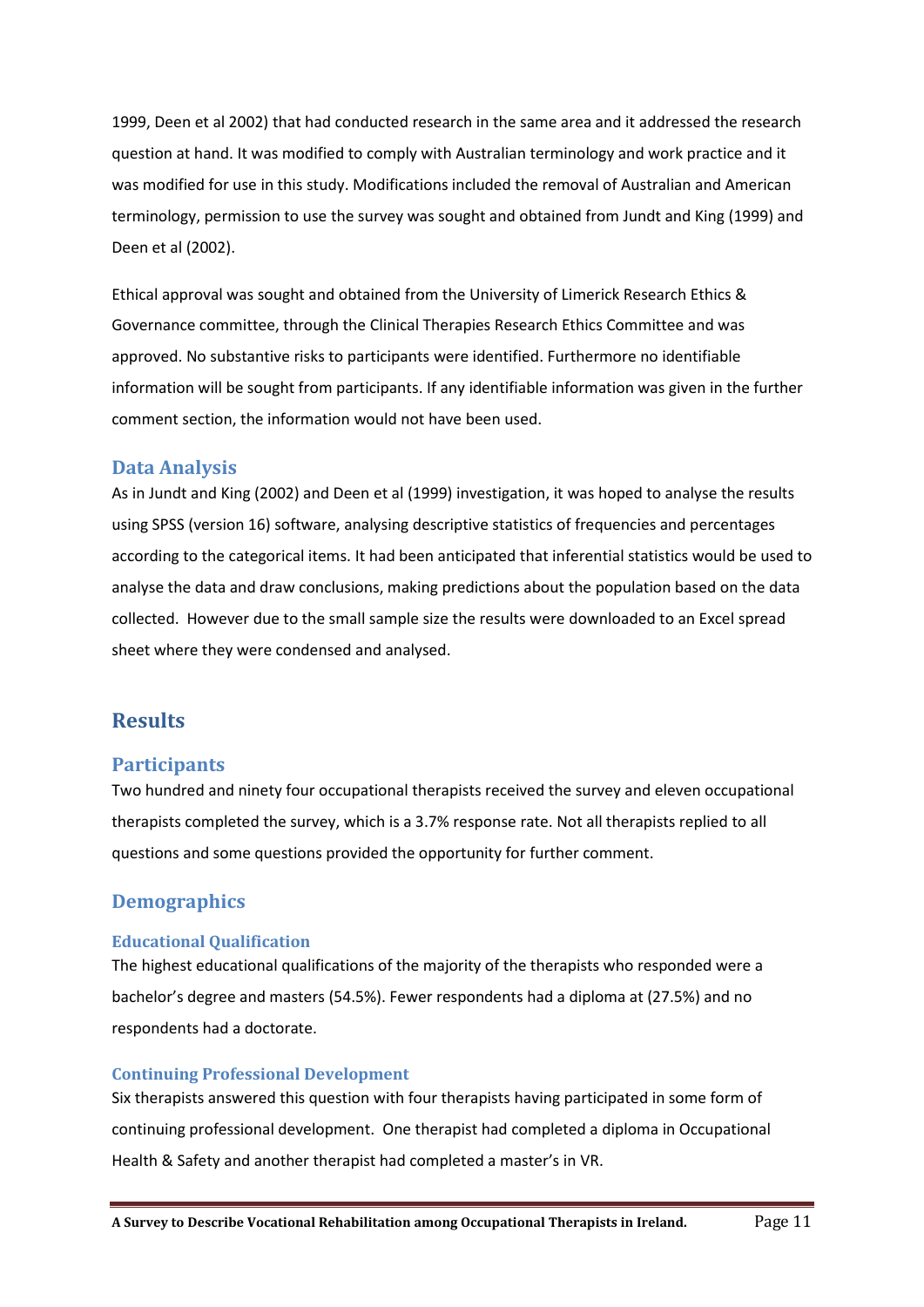#### <span id="page-11-0"></span>**Experience in Work Practice**

All therapists answered this question and their experience ranged from 1-3 years to greater than 15 years. The majority of therapists had either 4-7 years' experience or greater than 15 years' experience.

#### <span id="page-11-1"></span>**Workplace & Vocational Rehabilitation**

One therapist skipped this question, 50% of therapists agreed that there was an element of VR in their workplace. The following question in the survey asked if those who did not have an element of VR in their workplace if they could foresee the need for the service in the future. Three therapists failed to complete the question, seven therapists answered yes to this question.

#### <span id="page-11-2"></span>**Private / Public Sector**

The majority of therapists worked in the public sector (90.9%) with just one therapist working in the private sector.

#### <span id="page-11-3"></span>**Part time / Full time**

Four therapists that had an element of VR in their workplace answered this question. All therapists worked at it part time; however one therapist stated both full time and part time.

## <span id="page-11-4"></span>**Work Demographics**

#### <span id="page-11-5"></span>**Referral Source**

The most commonly identified source of referral was medical practitioners (72.7%). No therapist indicated that they received referrals from employers. 36.4% of therapists indicated that they received referrals from other sources but did not specify where these referrals came from.

#### <span id="page-11-6"></span>**Workplace**

27.5% of therapists were working in hospitals, 45.5% in primary care and 45.5% in community. Two therapists indicated they were working in another area but did not specify.

#### <span id="page-11-7"></span>**Further training**

Therapists highlighted the areas of; VR skills training / development, job analysis / risk hazard analysis and workplace assessments as being the most favoured in improving their knowledge and skills of VR.

Therapists also indicated that further training around supports available to clients in the workplace, supports for people with disability in the workplace, employment law and knowledge on state funded grants would be beneficial.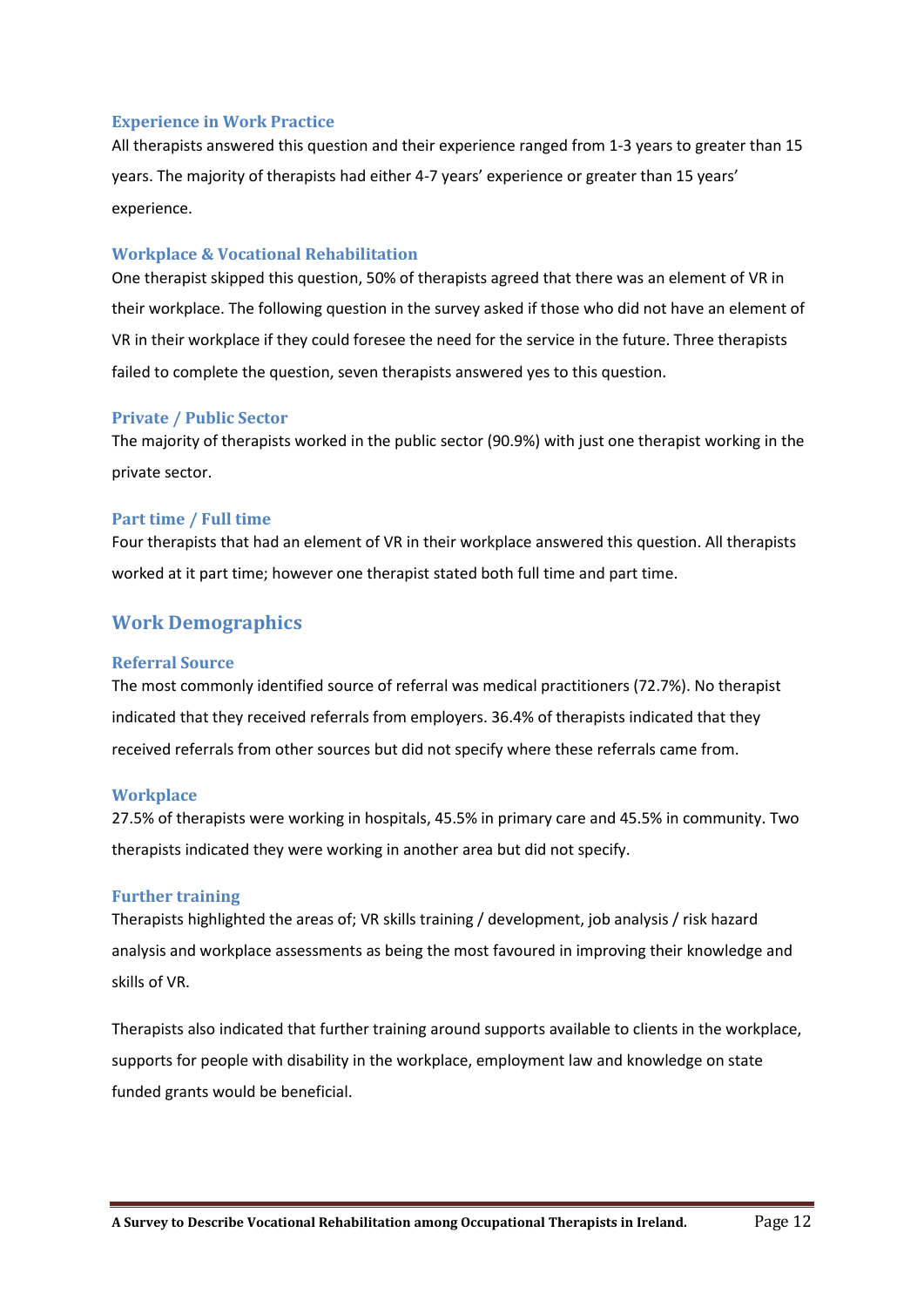## <span id="page-12-0"></span>**Service Provision**

#### <span id="page-12-1"></span>**Prevention/education/training service**

The most commonly identified preventative services provided by the therapists surveyed were body mechanics/back education, joint protection/energy conservation, manual handling and stress management. Refer to table for complete list of services.

#### <span id="page-12-2"></span>**Assessment Services**

The therapists identified disability evaluation / determination, as the most provided assessment. Two therapists stated they used a self/locally-designed disability work questionnaire.

#### <span id="page-12-3"></span>**Rehabilitation Services**

Therapists acknowledged the two most commonly used rehabilitation service were; job modification and provision of workplace aids and equipment.

#### <span id="page-12-4"></span>**Workplace Based Services**

Body mechanics /back education (85.7%) and joint protection / energy conservation (71.4%) were the most commonly provided workplace-based services. However four other services were provided by more than 42% of therapists workplaces surveyed. These other services included workplace assessment (42.9%), workplace modifications (42.9%), functional capacity evaluations (57.1%) and provision of workplace aids and equipment (57.1%). See table 1 for services provided at worksite.

#### **Table 1**

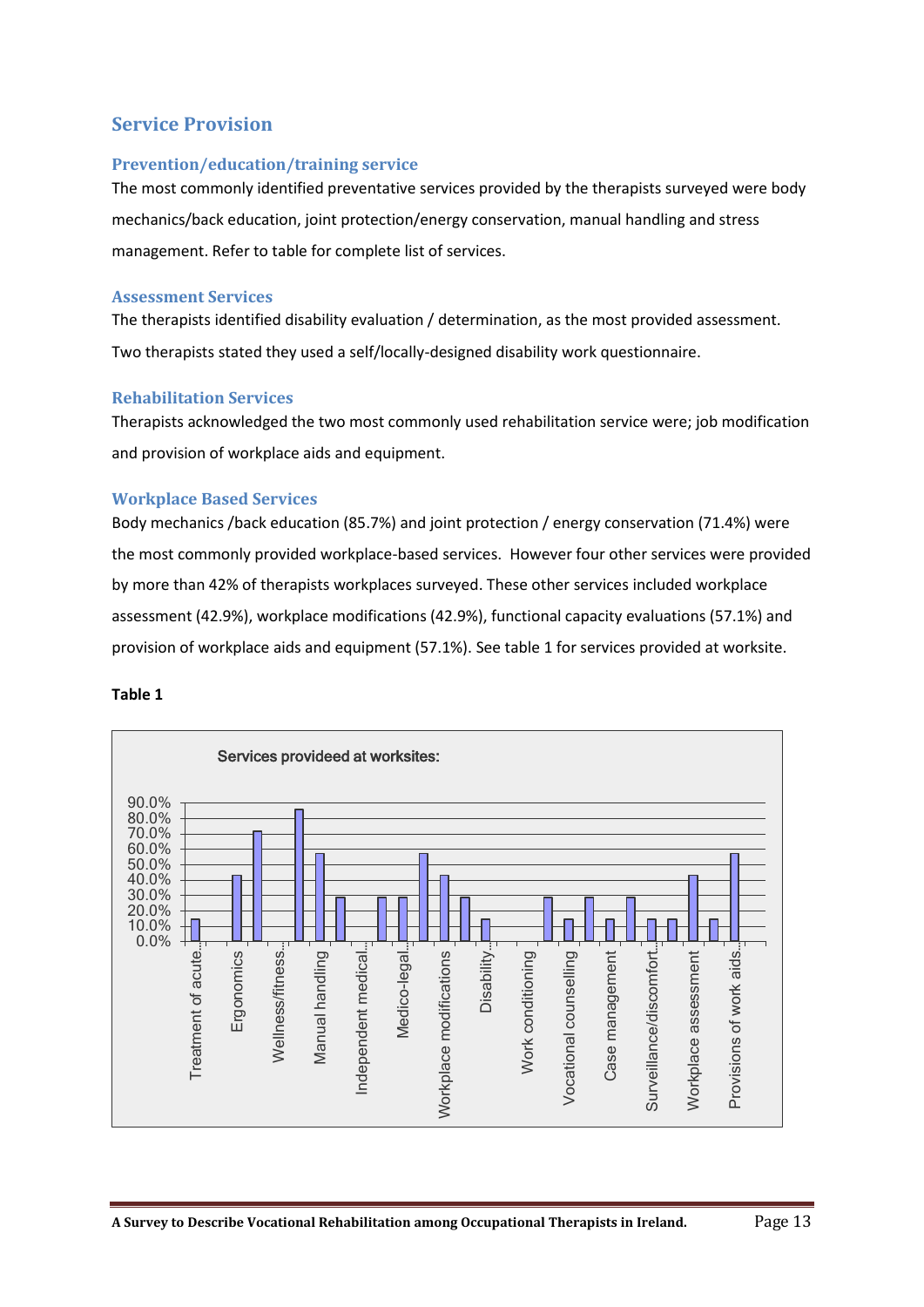#### <span id="page-13-0"></span>**Perception of future service provision**

Therapists surveyed were asked to foresee future service provision in the areas of prevention, assessment and rehabilitation. The most popular belief among the therapists is they envisaged all services increasing. However 50% of therapists predicted that services at employer locations would increase and 50% foresaw it staying at the same level. 63.3% of therapists foresaw the level of prevention/education and training in VR increasing. See table 2.





#### <span id="page-13-1"></span>**Further Comment**

Therapists who responded to the survey were provided with the option to give further comment at the end of the survey. Five therapists responded.

One therapist was a primary care occupational therapist. This therapist stated they had little VR experience and did not view it as playing a large role in primary care occupational therapy.

Another therapist explained that VR was not offered at their service; however this therapist said there was a demand in the area and staff had an interest in it. This therapist reported that they currently lacked training and resources in the area of VR.

One therapist worked only part time but worked in a community acquired brain injury team and felt that his/her clients had cognitive rather than physical difficulties that affected their return to the workforce.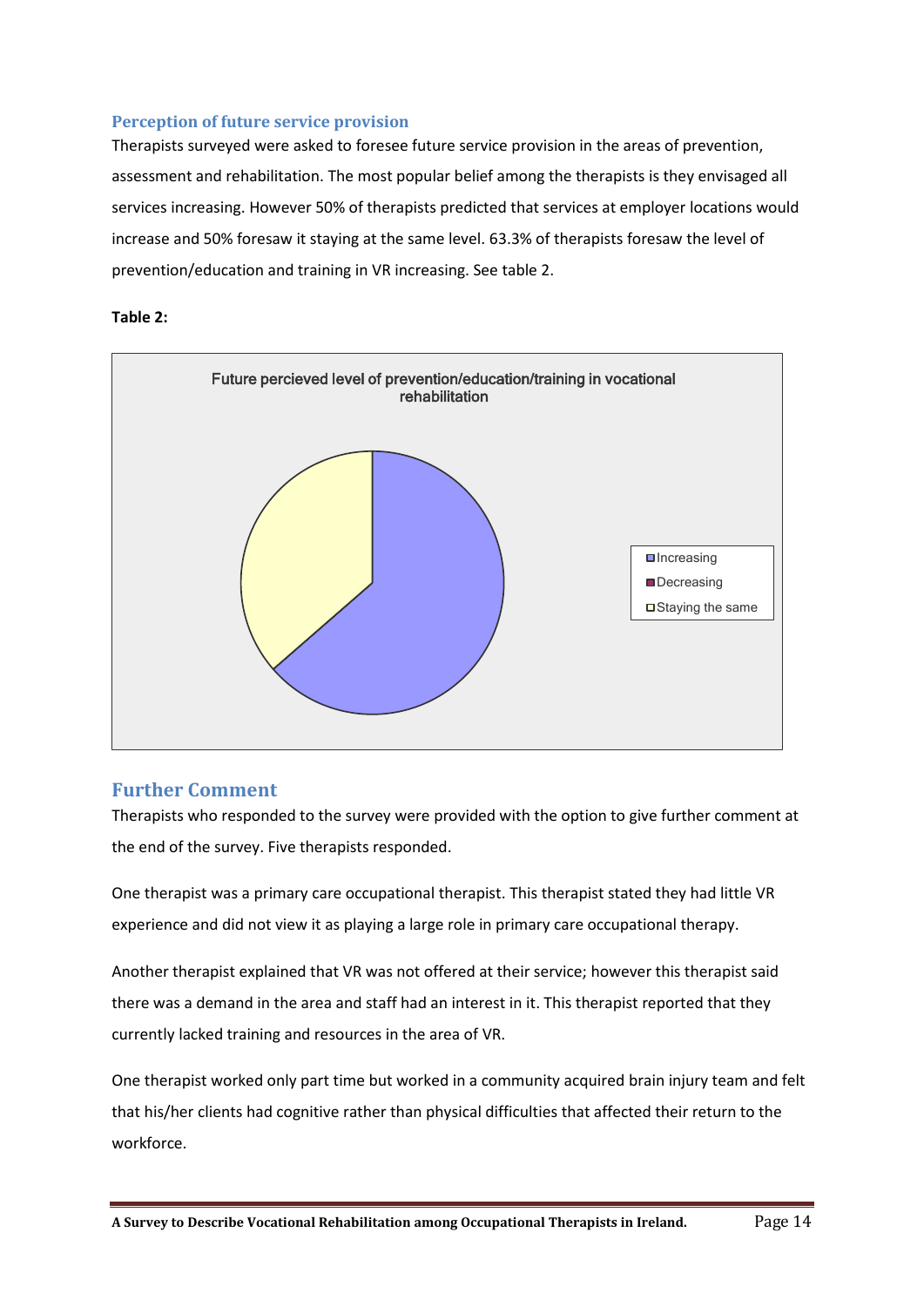Another therapist working with neurology patients stated that work roles were a core element of what they look at, and the team explores the work role routinely.

A therapist who didn't state in what area they worked, reported that VR services provided by occupational therapists are also provided to third party case management organisations dealing with liability claims, income protection insurance claimants; charity sector; self-employed; FAS; also determinations for illness benefit and early intervention for liability claims.

#### <span id="page-14-0"></span>**Discussion**

The results of this study reflect the lack of research conducted regarding VR and occupational therapy in Ireland. It is limited what can be deciphered from the results due to the small sample size; but there are some findings to be interpreted. Although caution must be adhered to when making comparisons to the United States of America (1999) and Australia (2002) due to the small sample size and alterations made to the survey, some similarities and disparities can still be made.

An important aim of this study was to describe the current practice of VR among occupational therapists. From the small sample size it is clear that there are occupational therapists working in VR in Ireland. Significantly 50% of therapists who responded to the survey had an element of VR in their workload. 87.5% of the therapists could foresee a need for VR in their work practice in the future. The majority of participants worked in the public sector and reported that VR consumed their practice on a part time basis.

Interestingly no therapist selected employers as a referral source. In comparison with Australian counterparts (Deen et al 2002), employers were the most commonly identified sources of referral at 50%. This highlights a gap in practice in the Irish context. Countries such as Australia (2002), Japan (Lo 2000) and the United States of America (Jundt & King 1999) have developed Work Rehabilitation Programs, and are providing services within workplaces. From the results of this survey it is clear that there is a gap between employers and frontline healthcare staff. In Conroy (2007), under roles; referral onto an occupational therapist only falls under the general practitioners responsibilities. As VR is in a transitional phase, McNamara and Miller (2006) stated that in order to provide for people with disabilities; a seamless transition from hospital to employment requires development. The recent trend of providing prevention and rehabilitation services in the workplace in Australia, Japan and the United States of America (Deen et al 2002, Lo 2000, Jundt and King 1999) is evident, however from the survey conducted there were no occupational therapists working within industry from those who responded to this survey. This may be linked to the concept that VR is in transition (McNamara and Miller 2006).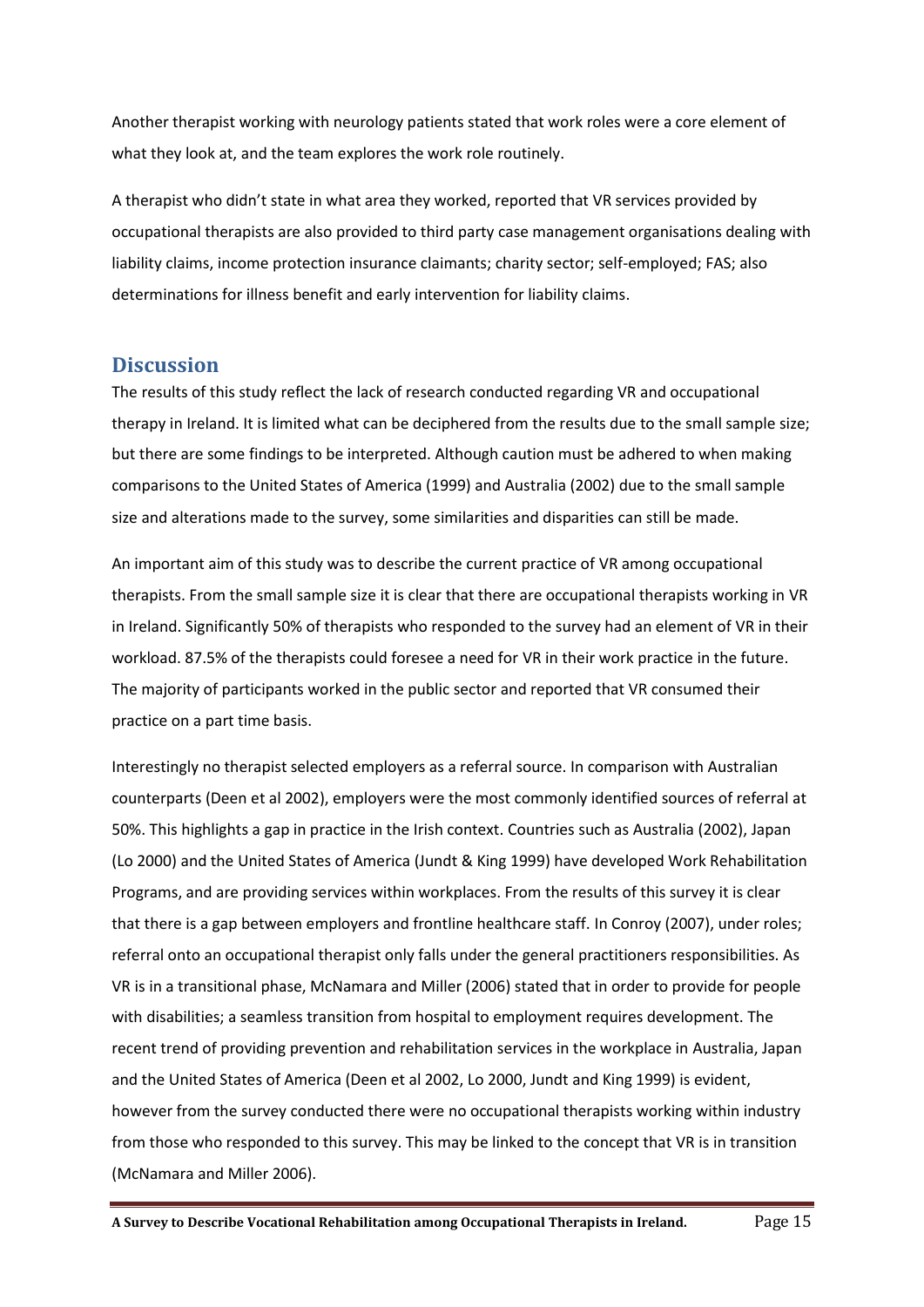Although the sample size is small three therapists that participated in the study had completed further academic courses specific to VR. This may indicate that there is a population of occupational therapists working in physical disabilities within Ireland, who have a significant element of VR on their workload. It may also suggest that occupational therapists are aware of the potential for their skills in VR (King and Olson 2009) and are preparing themselves for opportunities that may arise in the area.

With the change of model of VR within Ireland in 2000, there has been no evidence published measuring the effectiveness of this new model (McNamara and Miller 2006). This coincides with Deen et al (2002) stating that occupational therapists practicing in the work arena are lacking a sound and limited evidence base. Deen et al (2002) also stated that little research or outcome measurement was being conducted by practicing occupational therapists in the field. A Cochrane Review for the effectiveness of VR intervention on the return to work and employment for persons with multiple sclerosis concluded that further research would benefit VR. Further research should focus on the enhancement of the scientific rigour and development of valid outcome measures and the cost effectiveness of VR (Khan et al 2009). A possible area of future research is to demonstrate the cost effectiveness of VR and enhance its evidence base here in Ireland. A limitation of this study was the non-inclusion of a question relating to research, this may warrant further investigation in the future also.

Further limitations of this study include the self-selection of respondents and the low response rate. Low response rates are common with electronic surveys (Shih and Fan 2009). With the low response rate obtained the reliability of the figures is questionable and may not be representative of the population in question. Another limitation of the study is that the results represent only occupational therapists working in physical settings and the results do not provide a true representation of all areas of practice. It has been established that VR is deemed an effective approach in mental health. A randomised control trial (Burns et al 2007) demonstrated the effectiveness of an approach of VR with individuals with severe mental illness. A literature review and meta-analysis of randomised control trials of work rehabilitation interventions for people with severe mental illness (Twamley et al 2003) concluded that supported employment programs produced consistently good outcomes.

Despite the limitations of the study, the results of the study provide information on demographic data and directions for future development of VR in occupational therapy within Ireland. The results may assist therapists and academics to conduct further research in this area, which may raise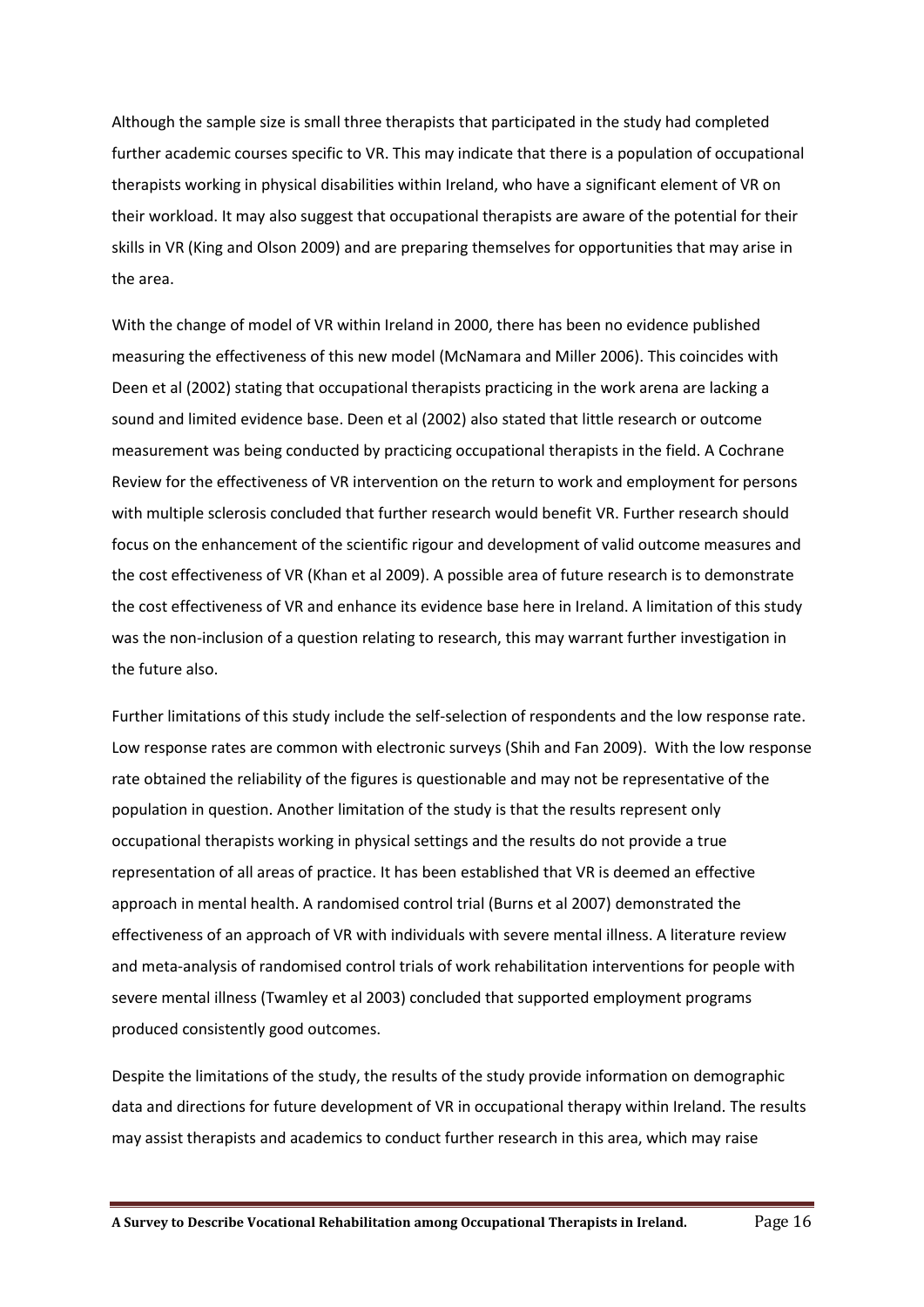awareness of the great potential of occupational therapy (King and Olson 2009) and how it may provide occupational therapy in Ireland with new and exciting work opportunities.

## <span id="page-16-0"></span>**Implications to the Profession of Occupational Therapy**

The results of this paper need to be regarded tentatively. The findings when contrasted with international findings to identify and raise questions regarding the professions role in VR in Ireland. The findings suggest implications for the professions future, education, practice and research.

Literature in relation to VR and occupational therapy has focused on the effectiveness of work rehabilitation programs in workplaces (Jundt and King 1999, Deen et al 2002, Lo 2000). Previously there has been limited research conducted in Ireland in this area; this study intended to add to the limited evidence. However the findings are limited due to the low response rate.

With the growing international trend of occupational therapy diversifying into workplaces, Irish occupational therapists have an opportunity to expand their practice into the workplace. These opportunities warrant further research, toward substantiating the effectiveness of VR in the Irish context. Occupational therapists are professionals with fundamental skills in physical, cognitive, psychological and social aspects, which can be applied in assessing work performance (King and Olson 2009). Their unique knowledge and understanding of the complexities of occupation places them in a key role for providing VR (Law 2002, Yerxa 1997). Further development of the study would principally involve a larger sample size.

## <span id="page-16-1"></span>**Conclusion**

In conclusion this study has provided a brief overview of current Irish occupational therapy practice in VR. The findings suggest that Ireland is not on trend with the established international movement of occupational therapy towards workplace based interventions. However it does provide exciting and worthwhile opportunities to Irish occupational therapist to demonstrate the effectiveness of these programs through research. Although historically occupational therapy professional boundaries have been blurred in this area (Deen et al 2002), it is evident that some Irish occupational therapists see their potential in the area. Occupational therapists fundamental skills and unique and complex knowledge of occupation, provides them with a purposeful contribution to the area of VR. Further research is warranted to describe the role of VR in occupational therapy further, to prove or disprove the benefits it may have to individuals, occupational therapy as a profession, the Irish labour force and Irish society as a whole. It is hopeful that this research has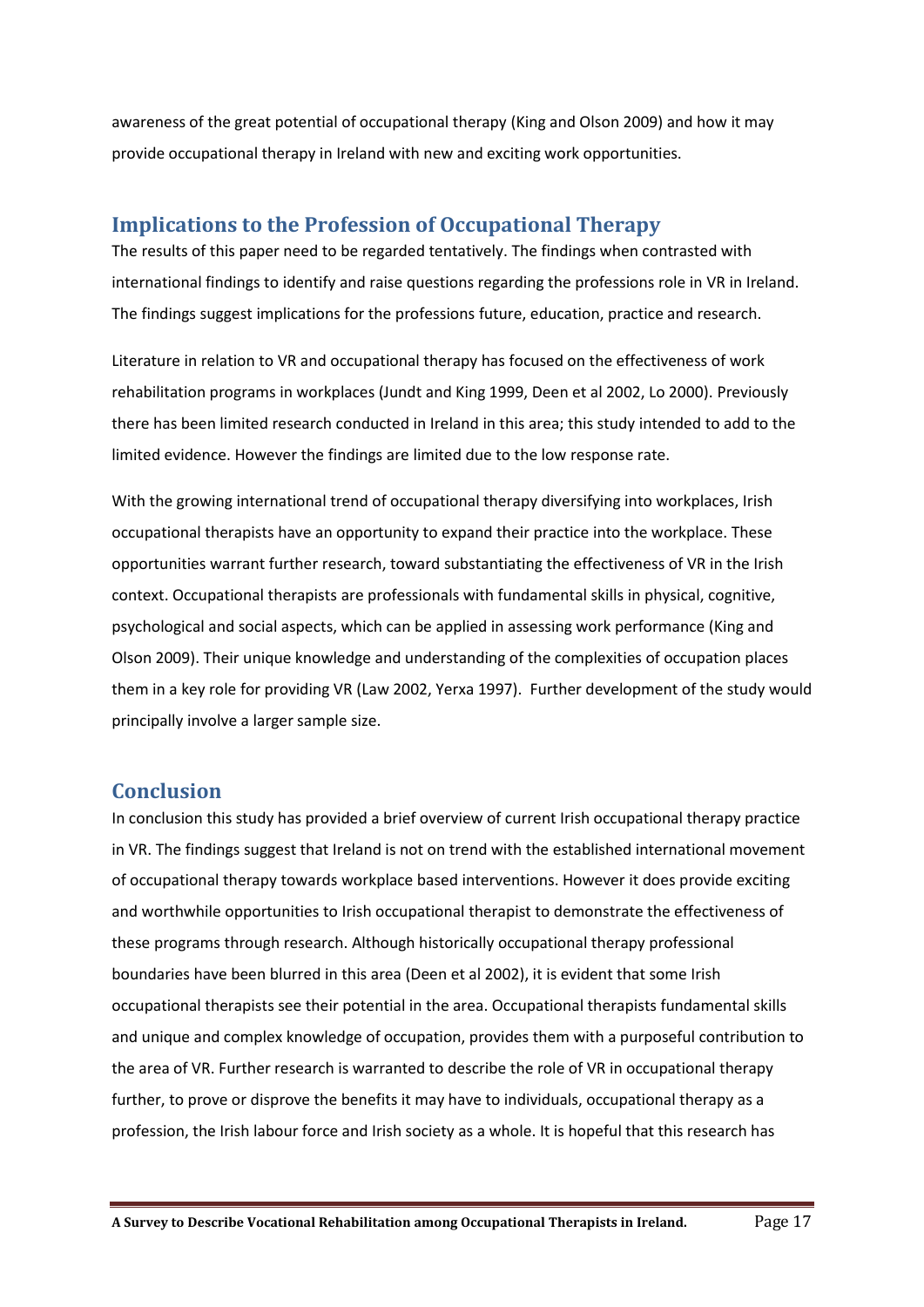provided a case for VR in the Irish context and the key role that occupational therapy has to play within it.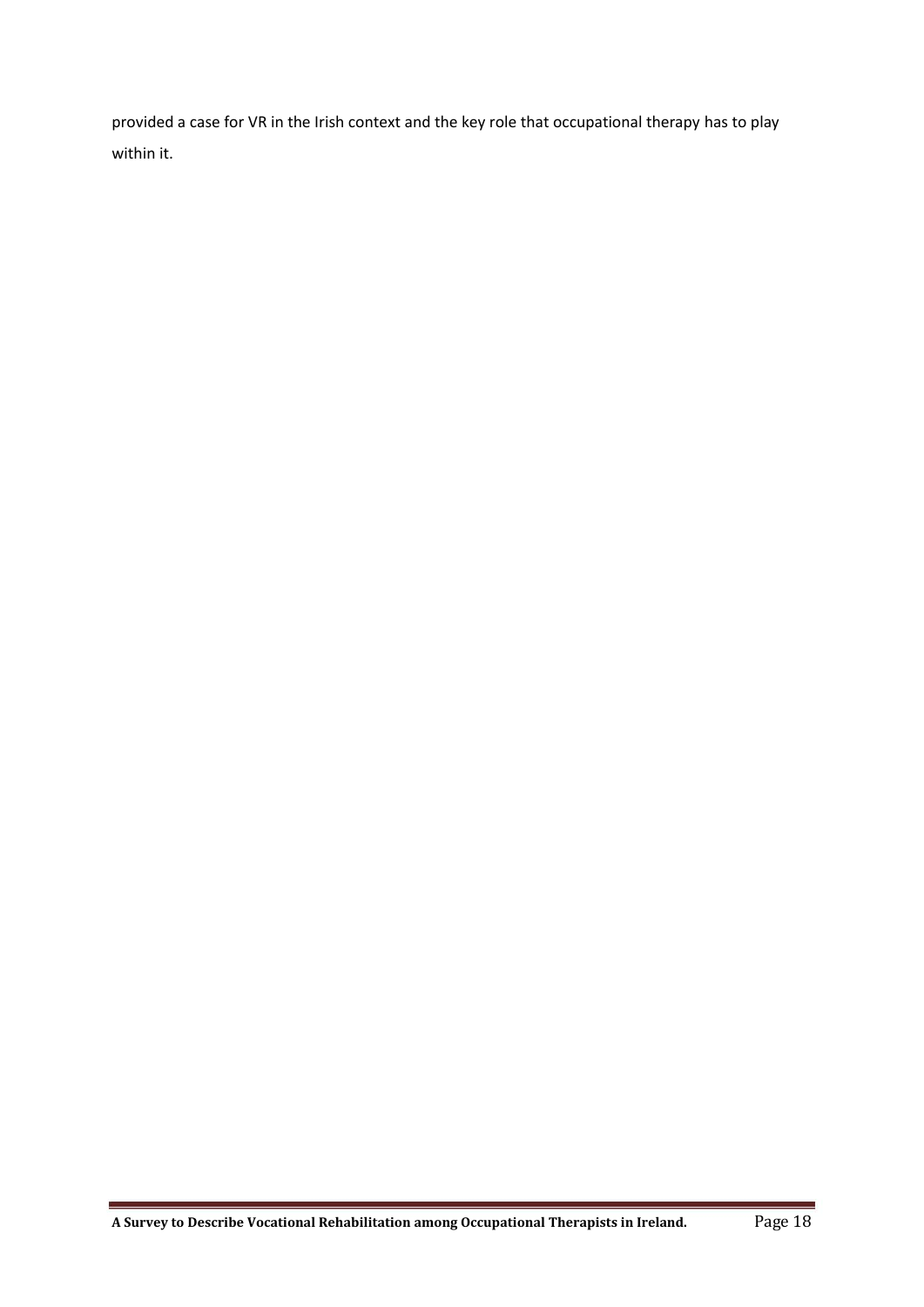## <span id="page-18-0"></span>**References**

American Occupational Therapy Association, (2007) 'AOTAs Centennial Vision and executive summary', American Journal of Occupational Therapy, (61) 613-614.

AOTI, (2010) 'Process to Access AOTI Database for Research' available: [http://www.aoti.ie/component/option,com\\_doqment/cid,2/Itemid,63/](http://www.aoti.ie/component/option,com_doqment/cid,2/Itemid,63/) [accessed 30<sup>th</sup> April 2011].

Bevan, S. McGee, R. and Quadrello, T. (2009) 'Fit For Work? Musculoskeletal Disorders and the Irish Labour Market[online]', The Work Foundation, London, available: <http://www.arthritisireland.ie/images/news/uploadsfile/Fit%20for%20Work%20Irish%20report.pdf> [accessed 9<sup>th</sup> April 2012].

Blakely, T. A. Collings, S. C. D. and Atkinson, J. (2003) 'Unemployment and suicide: evidence for a causal association.' *Journal of Epidemiology and Community Health,* 57(8), 594–600.

Brewin, J. and Hazell, A. (2004) 'How Successful are we at Getting our Clients Back to Work? The Results of an Audit', *British Journal of Occupational Therapy,* 67(4) 148-152.

Burns, T. Catty, J. Becker, T. Drake, R.E. Fioritti, A. Knapp, M. Lauber, C. Rössler, W. Tomov, T. van Busschbach, J. White, S. Wiersma, D. and EQOLISE Group, (2007) 'The effectiveness of supported employment for people with severe mental illness: a randomised controlled trial', *Lancet,* (370)9593, 1146-1152.

Central Statistics Office (2006) available: http://census.cso.ie/Census/TableViewer/tableView.aspx [accessed 12th March 2011].

Conroy, M. (2007) 'Supporting an Injured Worker Return: A Review.' A Review Commissioned by the Workplace Safety Initiative.

Fde Buck, P. D. M. Schoones, J.W. Allaire, S.H. and Vliet Vlieland, T. P. M. (2002) 'Vocational rehabilitation in patients with chronic rheumatic diseases: a systematic literature review', *Seminars in arthritis and rheumatism,* (32) 3, 196-203.

Deen, M. Gibson, L. and Strong, J. (2002) 'A survey of occupational therapy in Australian work practice', *Work,* 19(3) 219–230.

Dembe, A. E. (2001) 'The Social Consequences of Occupational Injuries and Illnesses', American Journal of Industrial Medicine, (40)4 403-417.

Department of Social and Family Affairs (2010) National Pensions Framework, Dublin: Stationary Office.

[Ellexson](http://informahealthcare.com/action/doSearch?action=runSearch&type=advanced&result=true&prevSearch=%2Bauthorsfield%3A%28Ellexson%2C+Melanie+T.%29), M. T. (1985) 'The Unique Role of Occupational Therapy in Industry', *Occupational Therapy in healthcare,* 2(4), 35-46.

Ekholm J, and Schüldt Ekholm K. (2009) 'Guest Editorial: Vocational Rehabilitation', *Journal of Rehabilitation Medicine,* (41) 113–114.

Fink, A. (2006) How to Conduct Surveys: A Step-by-Step Guide, ( $3<sup>rd</sup>$  ed), London: SAGE.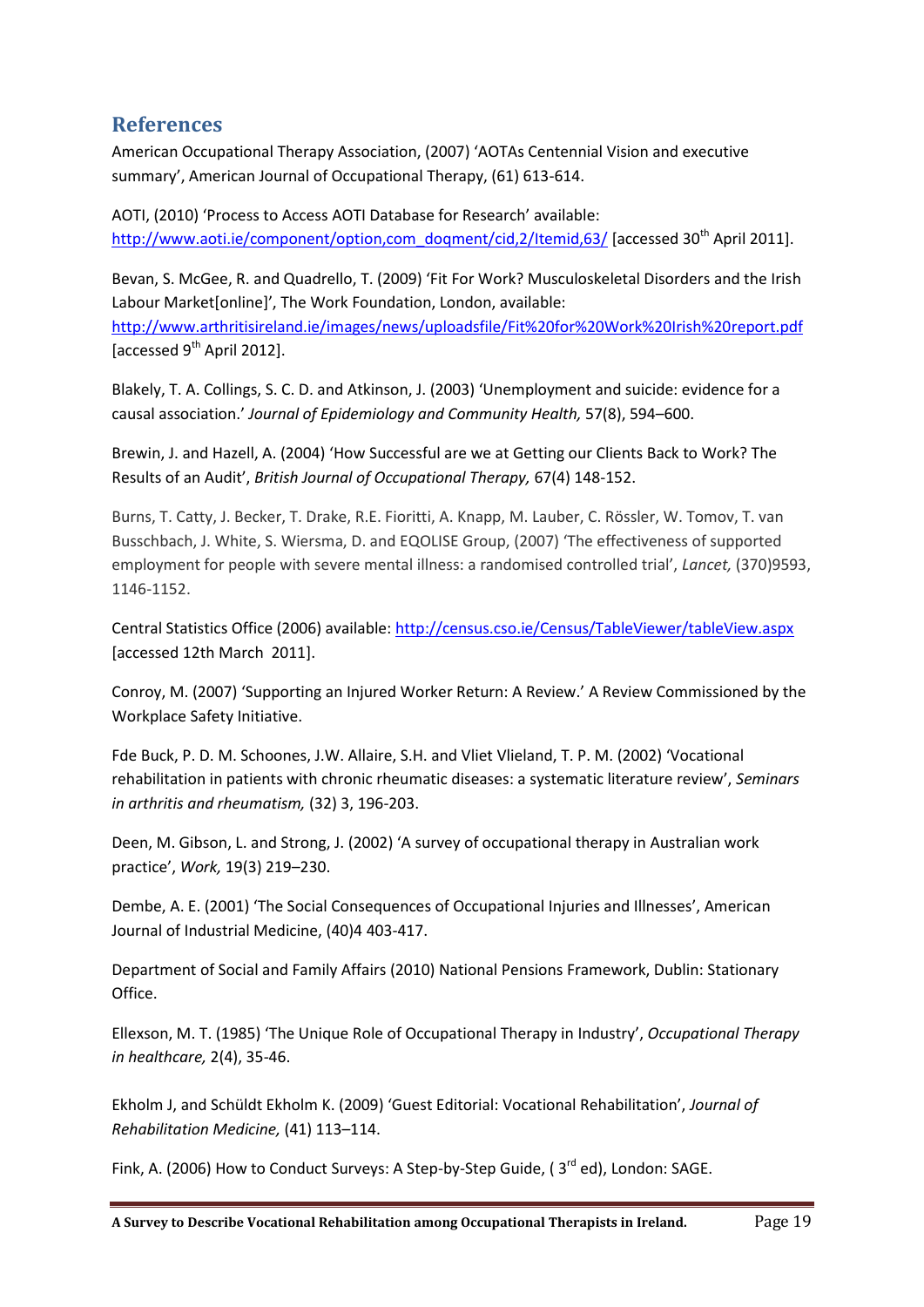Hannon, F. (2010) 'Literature Review on Attitudes towards Disability: Disability Series 9', National Disability Authority [online], available: <http://issda.ucd.ie/documentation/nda/nda06-literature.pdf> [accessed 8<sup>th</sup> April 2012].

Health and Safety Authority (2008) 'Workplace Health and Well-Being Strategy - Report of Expert Group', Health and Safety Authority [online], available:

<http://www.eapinstitute.com/documents/WorkplaceHealthWellBeingStrategy.pdf> [accessed 7<sup>th</sup> April 2012].

Hébert, R. (1997) 'Functional decline in old age', *Canadian Medical Association Journal*, 157(8) 1037- 1045.

Holmes, J. (2007). Vocational Rehabilitation, Oxford: Blackwell Publishing.

Jundt, J. & King, P. M. (1999) 'Work rehabilitation programs: a 1997 survey', *Work,* 12(2), 139–144.

Kaplowitz, M. D. Hadlock, T. D. and Levine, R. (2004) 'A Comparison of Web and Mail Survey Response Rates', *Public Opinion Quarterly,* (68)1 94-101.

Khan, F. Ng, L. and Turner-Stokes, L. (2009) 'Effectiveness of vocational rehabilitation intervention on the return to work and employment of persons with multiple sclerosis', *Cochrane database of systematic reviews,* (1) CD007256.

Kielhofner, G. (2006) Research in occupational therapy: methods of inquiry for enhancing practice. Philadelphia: F.A. Davis.

King, P. M. and Olson, D.L. (2009) 'Work'. In E. B. Crepeau, E.S. Cohn, & B. A. Schell (Eds.) Willard and Spackman's occupational therapy (11<sup>th</sup> ed., pp.615-632), Philadelphia: Lippincott Williams & Wilkins.

Kuoppala, J. and Lamminpaa, A. (2008) 'Rehabilitation and Work Ability: A Systematic Literature Review', *Journal of Rehabilitation Medicine,* (40)10, 796-804.

Larson, B. Armstrong, F. Dahl, R. Ellexson, M. (2000) Occupational therapy services in facilating work performance (statement) *[American Journal Of Occupational Therapy,](http://spogli.cib.unibo.it/cgi-ser/start/it/spogli/df-s.tcl?prog_art=7699170&language=ITALIANO&view=articoli)* 54(6) 626-628.

Law, M. (2002) 'Participation in the Occupations of Everyday Life, Distinguished Scholar Lecture', *American Journal of Occupational Therapy* (56)6 640-649.

Lo, E. K. S. (2000) Demographic Study on Occupational Therapy Work Rehabilitation Programs in Hong Kong Hospital Authority, *Work,* (14) 185-189.

McNamara A, Miller B. (2006) Vocational rehabilitation: the Irish model. In: Gobelet C, Franchignoni F. Vocational rehabilitation. *Paris: Springer-Verlag*, 353–366.

Murphy, L. Chamberlain, E. Weir, J., Berry, A. Nathaniel-James, D. and Agnew, R. (2006) 'Effectiveness of vocational rehabilitation following acquired brain injury: preliminary evaluation of a UK specialist rehabilitation programme', Brain injury, (20)11, 1119-1119.

National Disability Authority (2005) 'How far towards equality? Measuring how equally people with disabilities are included in Irish Society.' Dublin, NDA.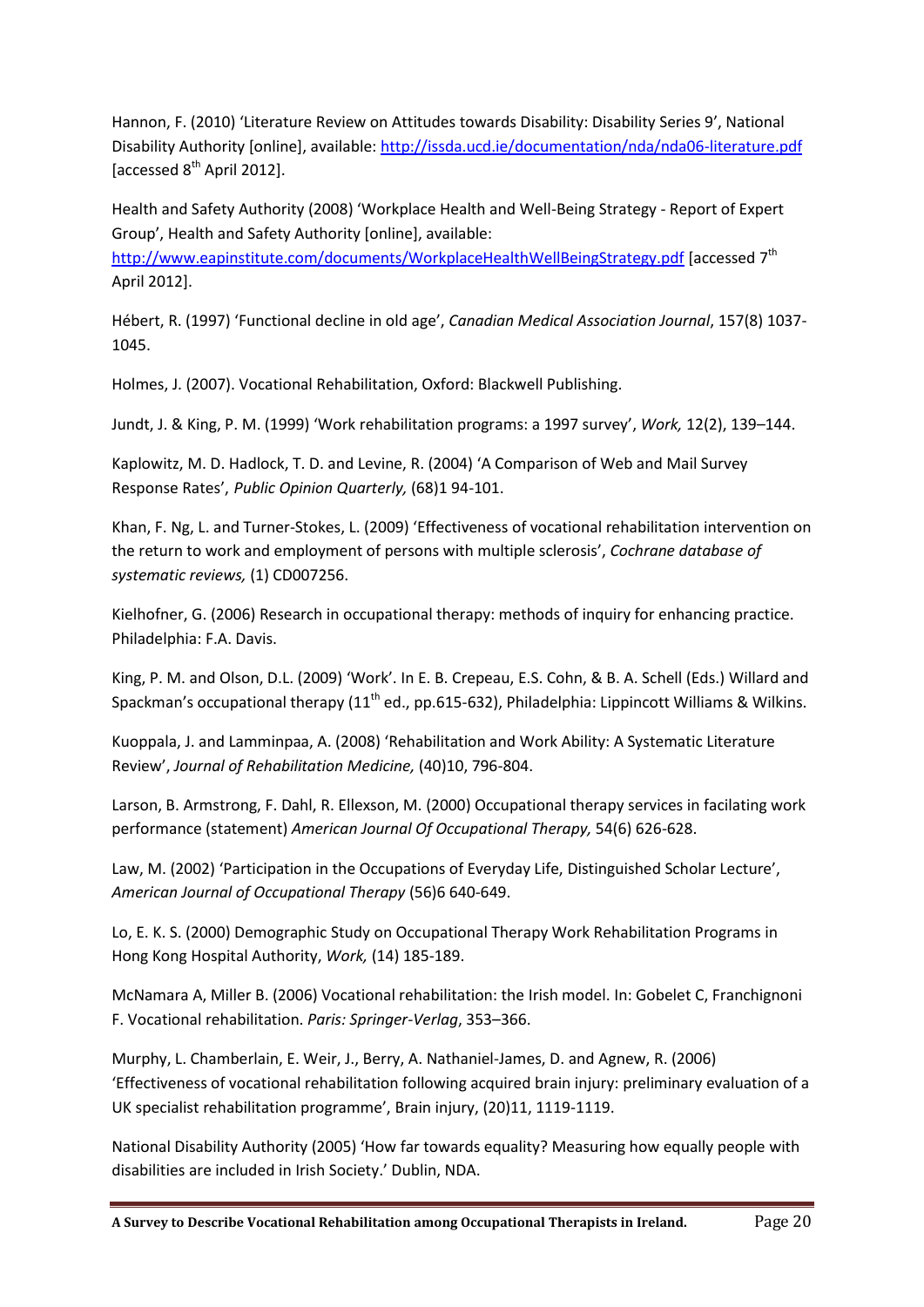Norlund, A., Ropponen, A. and Alexanderson, K. (2009) 'Multidisciplinary Interventions: Review Of Studies of Return to Work after Rehabilitation for Low Back Pain', *Journal of Rehabilitation Medicine,* 41(3), 115-121.

O'Brien, D and King, E, (2006). '2020 Vision: Ireland's Demographic Dividend.' Dublin: NCB, available: <http://www.irishtimes.com/newspaper/special/2006/ncb/index.pdf> [accessed 13th March 2011]

Pruett, S. Swett, E. Chan, F. Rosenthal, D. and Lee, G. (2008) 'Empirical evidence supporting the effectiveness of vocational rehabilitation', *Journal of Rehabilitation,* (74)2, 56-63.

Reilly, M. (1962) 'Eleanor Clarke Slagle lecture: Occupational therapy can be one of the great ideas of 20th century medicine', *American Journal of Occupational Therapy*, (16)1, 87-105.

Ross, J. (2007). 'Occupational Therapy and Vocational Rehabilitation. West Sussex: John Wiley & Sons Ltd.

Schonlau, M. Fricker, R. D. Elliott, M. N. Rand Corporation, (2002). 'Conducting research surveys via e-mail and the web, Issue 1480' Rand Corporation.

Shih, T. H. Fan, X. (2009) 'Comparing response rates in email and paper surveys: a meta-analysis.' *Educational Research review,* 4(1) 26-40.

Twamley, E. Jeste, D. and Lehman, A. (2003) 'Vocational rehabilitation in schizophrenia and other psychotic disorders - A literature review and meta-analysis of randomized controlled trials', *Journal of Nervous and Mental Disease,* (191)8, 515-523.

Varekamp, I. Verbeek , J. H. A. M. and van Dijk, F. J. H. (2006) 'How can we help employees with chronic diseases to stay at work? A review of interventions aimed at job retention and based on an empowerment perspective.' *International Archives of Occupational and Environmental Health,* 80(2), 87-97.

Waddell, G. Burton, A. and Kendall, N. (2008) 'Vocational rehabilitation–what works, for whom, and when?' (Report for the Vocational Rehabilitation Task Group)', available: <http://www.dwp.gov.uk/docs/hwwb-vocational-rehabilitation.pdf> [accessed 22nd April 2011].

Whiteford, G. (2000) 'Occupational Deprivation: Global challenge in the New Millenium', *British journal of Occupational Therapy*, (63)5, 200-204.

Wilcock, A. (1993) 'A theory of the human need for occupation.' *Occupational Science,* (1)1, 17-23.

Yerxa, E. J. (1997) 'Occupation: The Keystone of a Curriculum for a Self-Defined Profession', *American Journal of Occupational Therapy,* (52)5 365-372.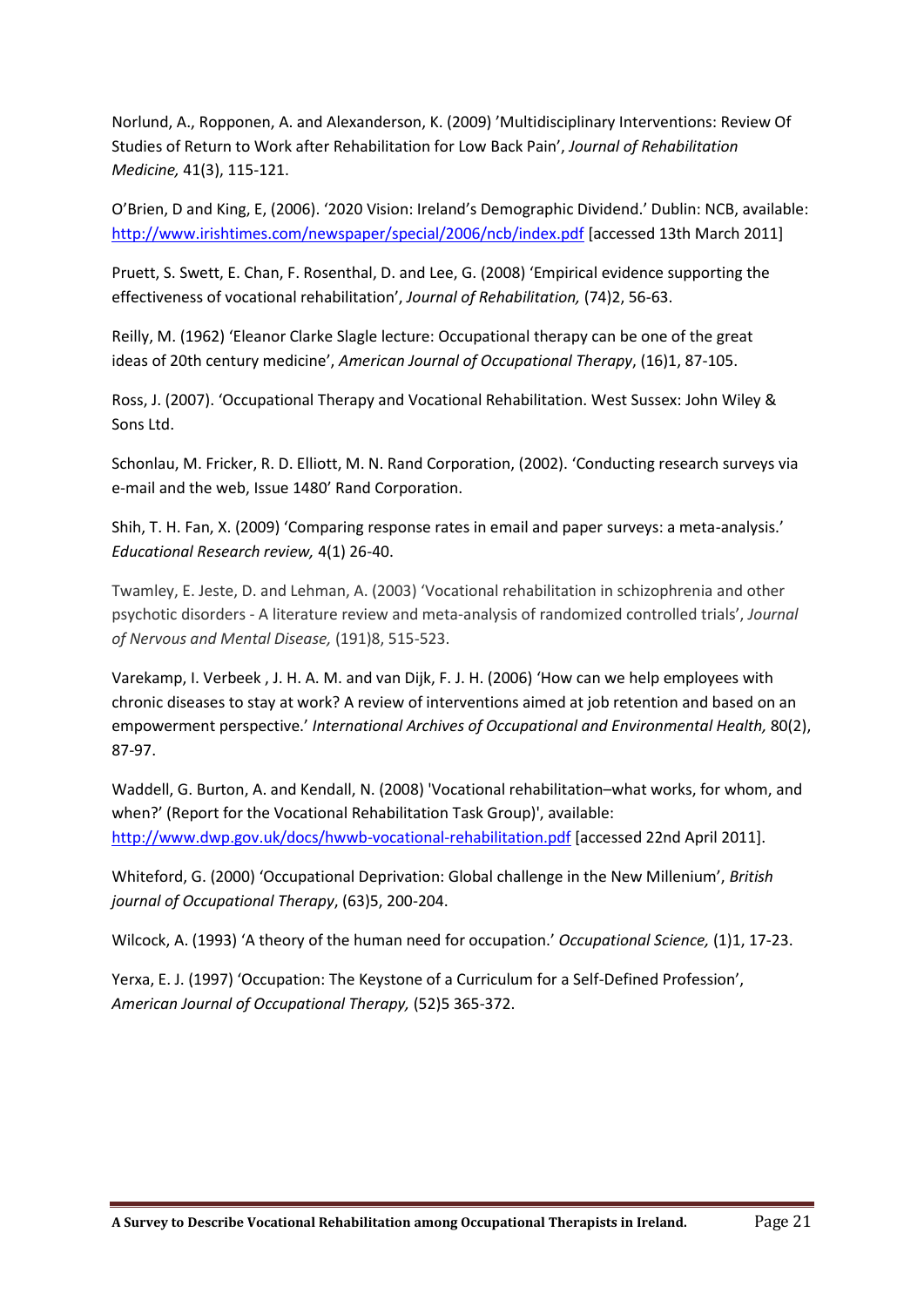## <span id="page-21-0"></span>**Appendix 1**

#### **Occupational Therapists Demographics**

- 1. Your current educational qualifications include:
	- $\Box$  Bachelor degree in Occupational Therapy
	- $\Box$  Diploma in Occupational Therapy.
	- Other Bachelor degree\_\_\_\_\_\_\_\_\_\_\_\_\_\_\_\_\_\_\_\_\_\_\_\_\_\_\_.
	- Master's degree.
	- Doctorate.
	- $\Box$  Other
- 2. On the lines, below indicate any further education or training you have undertaken that has enhanced your knowledge of vocational rehabilitation.
- 3. How long have you worked with individuals with a physical illness, injury or disease?
	- D 0-1years
	- $\Box$  1-3 years
	- $\Box$  4-7 years
	- $\Box$  8-11 years
	- $\Box$  12-15 years
	- $\Box$  > 15 years
- 4. Does your work practice involve an element of vocational rehabilitation?
	- Yes
	- $\Box$  No
- 5. If not, do you foresee a need for vocational rehabilitation in your area of practice?
	- Yes
	- $\Box$  No
- 6. You are currently employed in the:
	- $\Box$  Public sector
	- $\Box$  Private sector
- 7. If you work in vocational rehabilitation, would you consider you work at it on:
	- $\Box$  A full time basis.
	- $\Box$  A part time basis.
- 8. On the scale provided, from1 (not at all beneficial) to 7 (highly beneficial), mark how beneficial you consider further education and training in the stated areas would be in improving your knowledge of current work rehabilitation practice.

| '∩dv∶<br>◡◡ |  |  |  |  |
|-------------|--|--|--|--|
|             |  |  |  |  |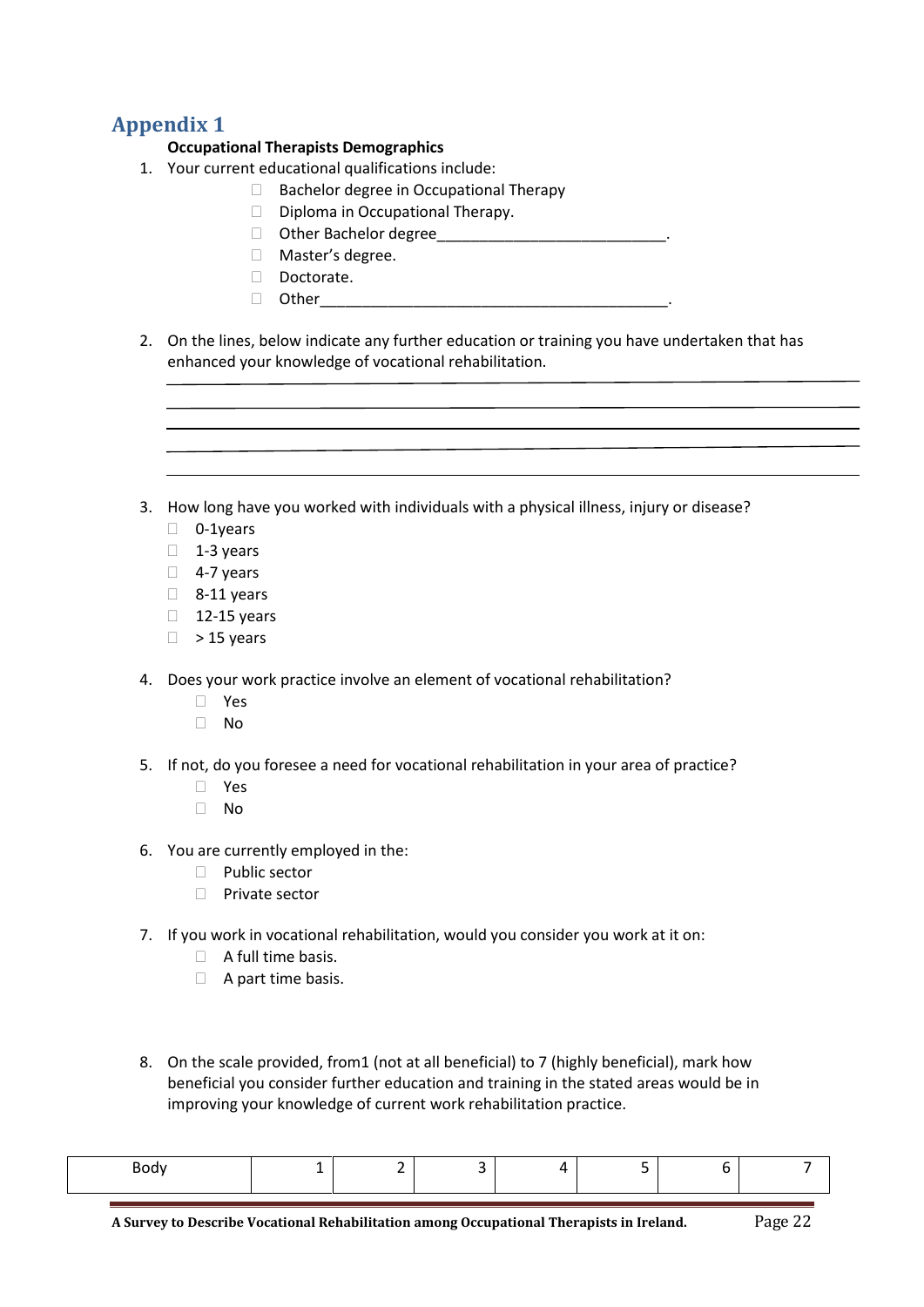| Mechanics/            |              |                |                |                |   |                  |                |
|-----------------------|--------------|----------------|----------------|----------------|---|------------------|----------------|
| <b>Back Education</b> |              |                |                |                |   |                  |                |
| Occupational          | $\mathbf{1}$ | $\overline{2}$ | 3              | 4              | 5 | 6                | $\overline{7}$ |
| Overuse               |              |                |                |                |   |                  |                |
| Syndrome              |              |                |                |                |   |                  |                |
| prevention            |              |                |                |                |   |                  |                |
| Ergonomics            | $\mathbf 1$  | $\overline{2}$ | 3              | $\overline{4}$ | 5 | 6                | $\overline{7}$ |
| Joint                 | $\mathbf{1}$ | $\overline{2}$ | 3              | $\overline{4}$ | 5 | 6                | $\overline{7}$ |
| protection/           |              |                |                |                |   |                  |                |
| energy                |              |                |                |                |   |                  |                |
| conservation          |              |                |                |                |   |                  |                |
| Wellness/             | $\mathbf{1}$ | $\overline{2}$ | $\overline{3}$ | $\overline{4}$ | 5 | 6                | $\overline{7}$ |
| fitness               |              |                |                |                |   |                  |                |
| programs              |              |                |                |                |   |                  |                |
| Manual                | $\mathbf{1}$ | $\overline{2}$ | 3              | $\overline{4}$ | 5 | 6                | $\overline{7}$ |
| Handling              |              |                |                |                |   |                  |                |
| <b>Stress</b>         | $\mathbf{1}$ | $\overline{2}$ | 3              | 4              | 5 | 6                | $\overline{7}$ |
| Management            |              |                |                |                |   |                  |                |
| Surveillance/         | $\mathbf{1}$ | $\overline{2}$ | 3              | 4              | 5 | 6                | $\overline{7}$ |
| discomfort            |              |                |                |                |   |                  |                |
| surveys               |              |                |                |                |   |                  |                |
| Functional            | $\mathbf{1}$ | $\overline{2}$ | $\overline{3}$ | $\overline{4}$ | 5 | 6                | $\overline{7}$ |
| Capacity              |              |                |                |                |   |                  |                |
| Evaluations           |              |                |                |                |   |                  |                |
| Pre-placement         | $\mathbf 1$  | $\overline{2}$ | 3              | $\overline{4}$ | 5 | 6                | $\overline{7}$ |
| screening             |              |                |                |                |   |                  |                |
| Workplace             | $\mathbf{1}$ | $\overline{2}$ | 3              | $\overline{4}$ | 5 | 6                | $\overline{7}$ |
| assessments           |              |                |                |                |   |                  |                |
| Job analysis/         | $\mathbf{1}$ | $\overline{2}$ | 3              | $\overline{4}$ | 5 | 6                | $\overline{7}$ |
| Risk hazard           |              |                |                |                |   |                  |                |
|                       |              |                |                |                |   |                  |                |
| analysis              |              | $\overline{2}$ | 3              |                | 5 | $\boldsymbol{6}$ | $\overline{7}$ |
| Independent           | $\mathbf 1$  |                |                | 4              |   |                  |                |
| Medical               |              |                |                |                |   |                  |                |
| Evaluations           |              |                |                |                |   |                  |                |
| Vocational skills     | $\mathbf{1}$ | $\overline{2}$ | $\overline{3}$ | 4              | 5 | 6                | $\overline{7}$ |
| assessment            |              |                |                |                |   |                  |                |
| Medico Legal          | $\mathbf{1}$ | $\overline{2}$ | 3              | $\overline{4}$ | 5 | 6                | $\overline{7}$ |
| assessment            |              |                |                |                |   |                  |                |
| Disability            | $\mathbf{1}$ | $\overline{2}$ | 3              | $\overline{4}$ | 5 | 6                | $\overline{7}$ |
| evaluation/           |              |                |                |                |   |                  |                |
| determination         |              |                |                |                |   |                  |                |
| Suitable duties       | $\mathbf{1}$ | $\overline{2}$ | $\overline{3}$ | $\overline{4}$ | 5 | 6                | $\overline{7}$ |
| program               |              |                |                |                |   |                  |                |
| Work                  | $\mathbf{1}$ | $\overline{2}$ | $\overline{3}$ | $\overline{4}$ | 5 | 6                | $\overline{7}$ |
| hardening             |              |                |                |                |   |                  |                |
| Work                  | $\mathbf{1}$ | $\overline{2}$ | 3              | $\overline{4}$ | 5 | 6                | $\overline{7}$ |
| conditioning          |              |                |                |                |   |                  |                |
| Job                   | $\mathbf{1}$ | $\overline{2}$ | 3              | $\overline{4}$ | 5 | 6                | $\overline{7}$ |
| modification          |              |                |                |                |   |                  |                |

**A Survey to Describe Vocational Rehabilitation among Occupational Therapists in Ireland.** Page 23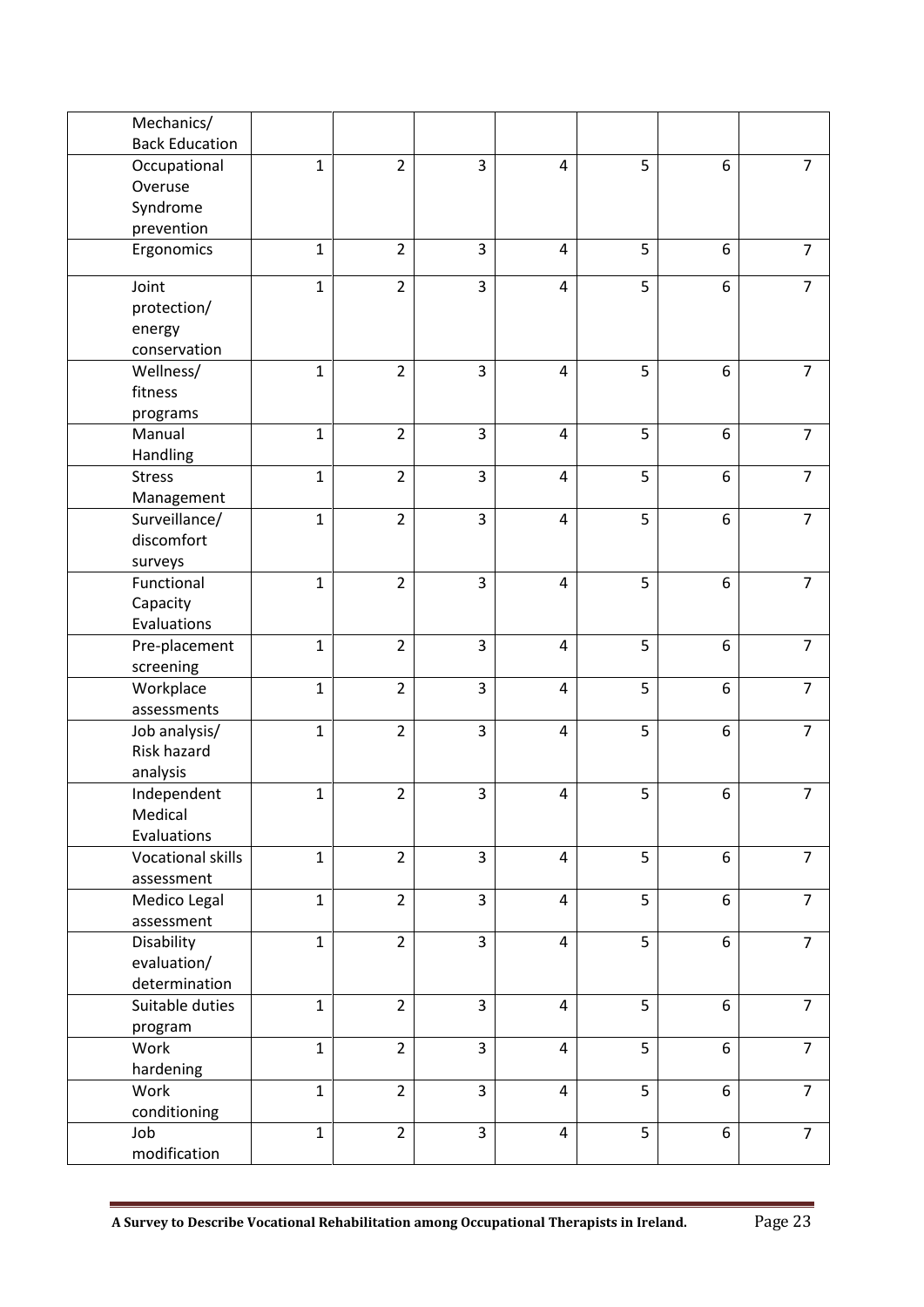| Workplace<br>modification                                       | $\mathbf{1}$ | $\overline{2}$ | 3 | 4 | 5 | 6 | $\overline{7}$ |
|-----------------------------------------------------------------|--------------|----------------|---|---|---|---|----------------|
| Provision of<br>workplace aids<br>& equipment                   | $\mathbf{1}$ | $\overline{2}$ | 3 | 4 | 5 | 6 | 7              |
| Vocational<br>rehabilitation<br>skills training/<br>development | $\mathbf{1}$ | $\overline{2}$ | 3 | 4 | 5 | 6 | $\overline{7}$ |
| Vocational<br>counselling                                       | $\mathbf{1}$ | $\overline{2}$ | 3 | 4 | 5 | 6 | $\overline{7}$ |
| Treatment of<br>acute injuries                                  | $\mathbf{1}$ | $\overline{2}$ | 3 | 4 | 5 | 6 | $\overline{7}$ |
| Case<br>management                                              | $\mathbf{1}$ | $\overline{2}$ | 3 | 4 | 5 | 6 | $\overline{7}$ |
| Pain<br>management                                              | $\mathbf{1}$ | $\overline{2}$ | 3 | 4 | 5 | 6 | $\overline{7}$ |
| Other                                                           | $\mathbf{1}$ | $\overline{2}$ | 3 | 4 | 5 | 6 | $\overline{7}$ |
|                                                                 | $\mathbf{1}$ | $\overline{2}$ | 3 | 4 | 5 | 6 | 7              |

If other selected please list same below:

#### **Section 2: Employer.**

1. Which of the following are the most common source of referrals to you as a therapist.

\_\_\_\_\_\_\_\_\_\_\_\_\_\_\_\_\_\_\_\_\_\_\_\_\_\_\_\_\_\_\_\_\_\_\_\_\_\_\_\_\_\_\_\_\_\_\_\_\_\_\_\_\_\_\_\_\_\_\_\_\_\_\_\_\_\_\_\_\_\_\_\_\_\_\_ \_\_\_\_\_\_\_\_\_\_\_\_\_\_\_\_\_\_\_\_\_\_\_\_\_\_\_\_\_\_\_\_\_\_\_\_\_\_\_\_\_\_\_\_\_\_\_\_\_\_\_\_\_\_\_\_\_\_\_\_\_\_\_\_\_\_\_\_\_\_\_\_\_\_\_

\_\_\_\_\_\_\_\_\_\_\_\_\_\_\_\_\_\_\_\_\_\_\_\_\_\_\_\_\_\_\_\_\_\_\_\_\_\_\_\_\_\_\_\_\_\_\_\_\_\_\_\_\_\_\_\_\_\_\_\_\_\_\_\_\_\_\_\_\_

- Medical practitioners
- Employers
- Others\_\_\_\_\_\_\_\_\_\_\_\_\_\_\_\_\_\_
- 2. What setting do you work in?
	- Hospital
	- **Community**
	- **D** Primary care
	- $\Box$  Other

#### **Section3: Work Rehabilitation Practice/ Provider Services.**

Questions 1-3 in this section are divided into three sections:

- Q1. Prevention/education/training services.
- Q2. Assessment services.
- Q3. Rehabilitation services.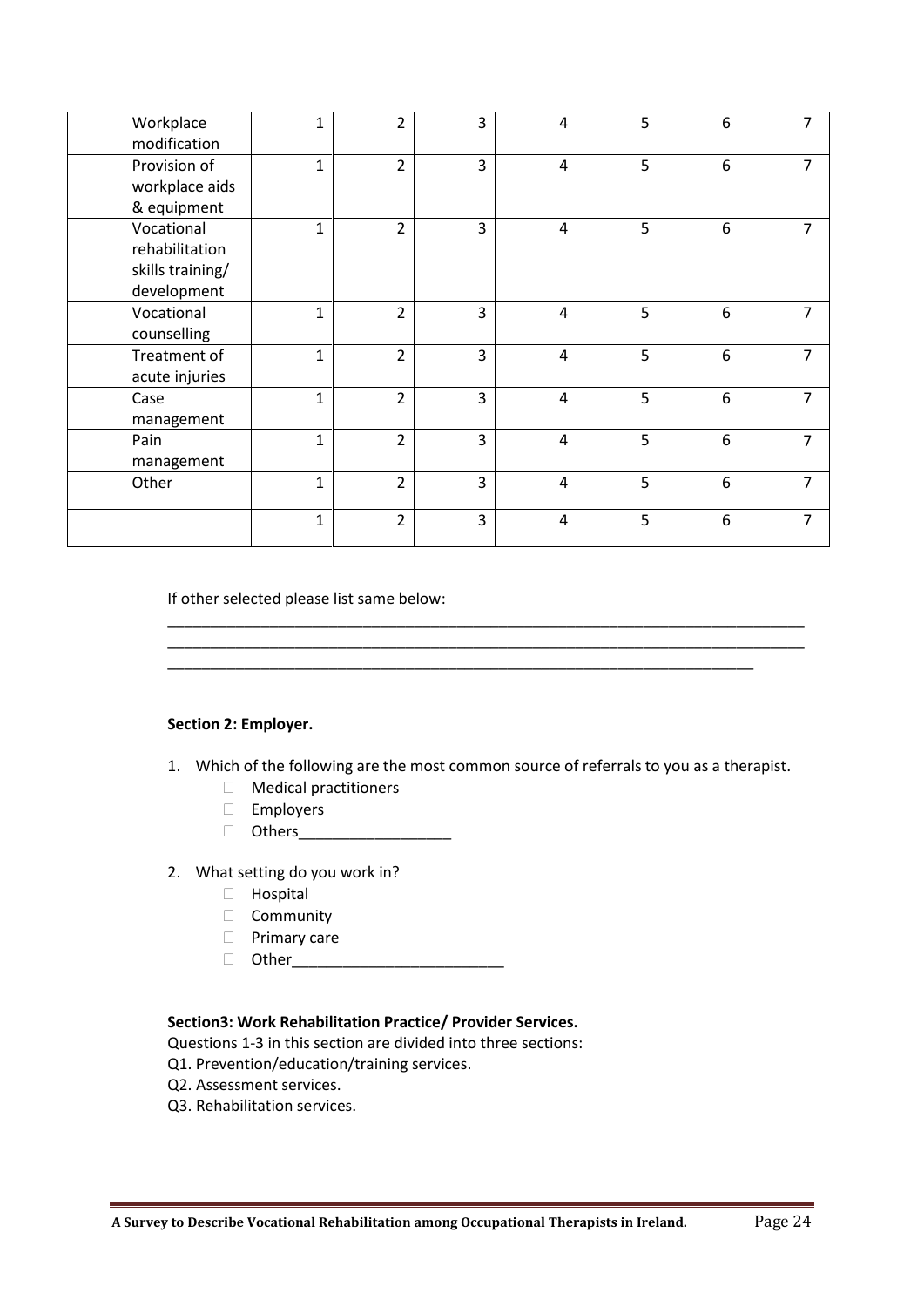1. Look at the prevention/education/training services below. A) In the box on the left, tick those which you currently provide. B) On the lines on the right, estimate the frequency at which you have performed the selected services in the last week.

| Prevention/education/training services         | Frequency |
|------------------------------------------------|-----------|
| Body mechanics/back education                  |           |
| Occupational overuse syndrome (OOS) prevention |           |
| Ergonomics                                     |           |
| Joint protection/energy conservation           |           |
| Wellness/fitness programs                      |           |
| Manual handling                                |           |
| <b>Stress management</b>                       |           |
| Surveillance/discomfort surveys                |           |
| Other                                          |           |
|                                                |           |
|                                                |           |
|                                                |           |

2. Look at the assessment services below. A) In the box on the left, tick those which you currently provide B) On the lines on the right, estimate the frequency at which you have performed the selected services in the last week.

|    |      | Assessment service                                                             | Frequency |
|----|------|--------------------------------------------------------------------------------|-----------|
|    |      | Functional capacity evaluations (if using purchased system, name of<br>vendor: |           |
|    |      | Pre-placement screening                                                        |           |
|    |      | Workplace assessment                                                           |           |
|    |      | Job analysis/risk assessment                                                   |           |
|    |      | Independent medical evaluations                                                |           |
|    |      | Vocational skills evaluation                                                   |           |
|    |      | Medico-legal assessment                                                        |           |
|    |      | Disability evaluation/determination                                            |           |
|    |      | Other                                                                          |           |
| 3. | use? | What vocational assessments do you currently                                   |           |
|    |      |                                                                                |           |
|    |      |                                                                                |           |

3. Look at the list of rehabilitation services below. A) In the box on the left, tick those you currently provide. B) On the lines on the right, estimate the frequency at which you have performed the selected services in the last week.

| <b>Rehabilitation Service</b> | Frequency |
|-------------------------------|-----------|
| Suitable duties program       |           |
| Treatment of acute injuries   |           |
| Work hardening                |           |
| Work conditioning             |           |
| Job modification              |           |
| Workplace modification        |           |
|                               |           |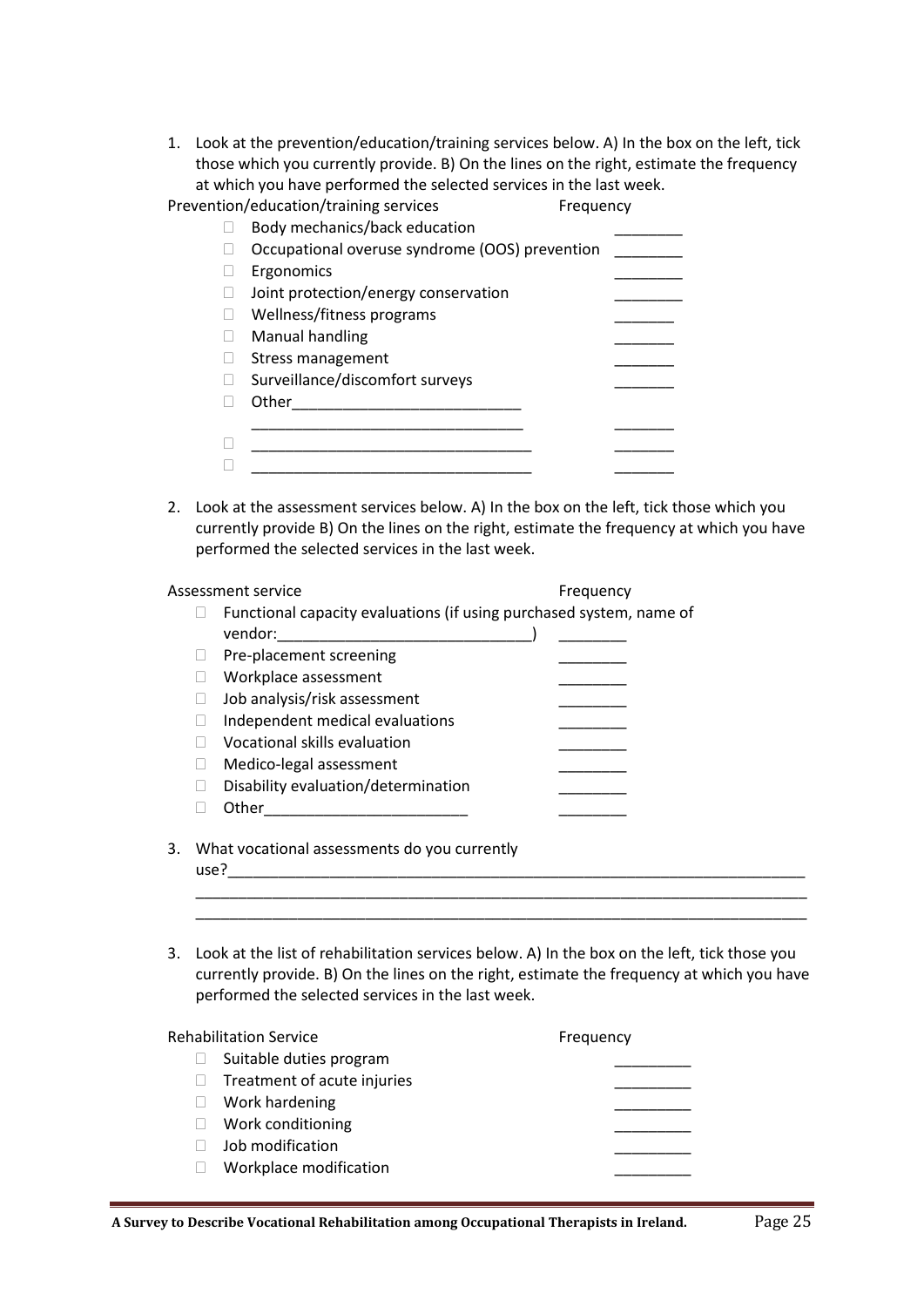|    | Provision of workplace aids and equipment             |       |
|----|-------------------------------------------------------|-------|
|    | Vocational rehabilitation skills training/development |       |
|    | Vocational counselling                                |       |
|    | Case management                                       |       |
|    | Pain management                                       |       |
|    | Other                                                 |       |
| 4. | Do you provide the following services at worksite:    |       |
|    | Treatment of acute<br>injuries                        | Other |

\_\_\_\_\_\_\_\_\_

 Occupational Overuse Syndrome treatment

□ Joint protection/energy conservation Wellness/fitness programs

 $\Box$  Body mechanics/back

□ Job analysis/risk hazard

 $\Box$  Independent medical evaluations □ Vocational skills assessment

□ Medico-legal assessment  $\Box$  Functional capacity evaluations

 Workplace modifications Vocational rehabilitation

training/development

evaluation/determination

education Manual handling

analysis

skills

Disability

 Work hardening □ Work conditioning  $\Box$  Job modification Vocational counselling □ Pain management Case management  $\Box$  Stress management □ Surveillance/discomfort

surveys

**D** Pre-placement screening Workplace assessment  $\Box$  Suitable duties program  $\Box$  Provisions of work aids and equipment

**Ergonomics** 

**A Survey to Describe Vocational Rehabilitation among Occupational Therapists in Ireland.** Page 26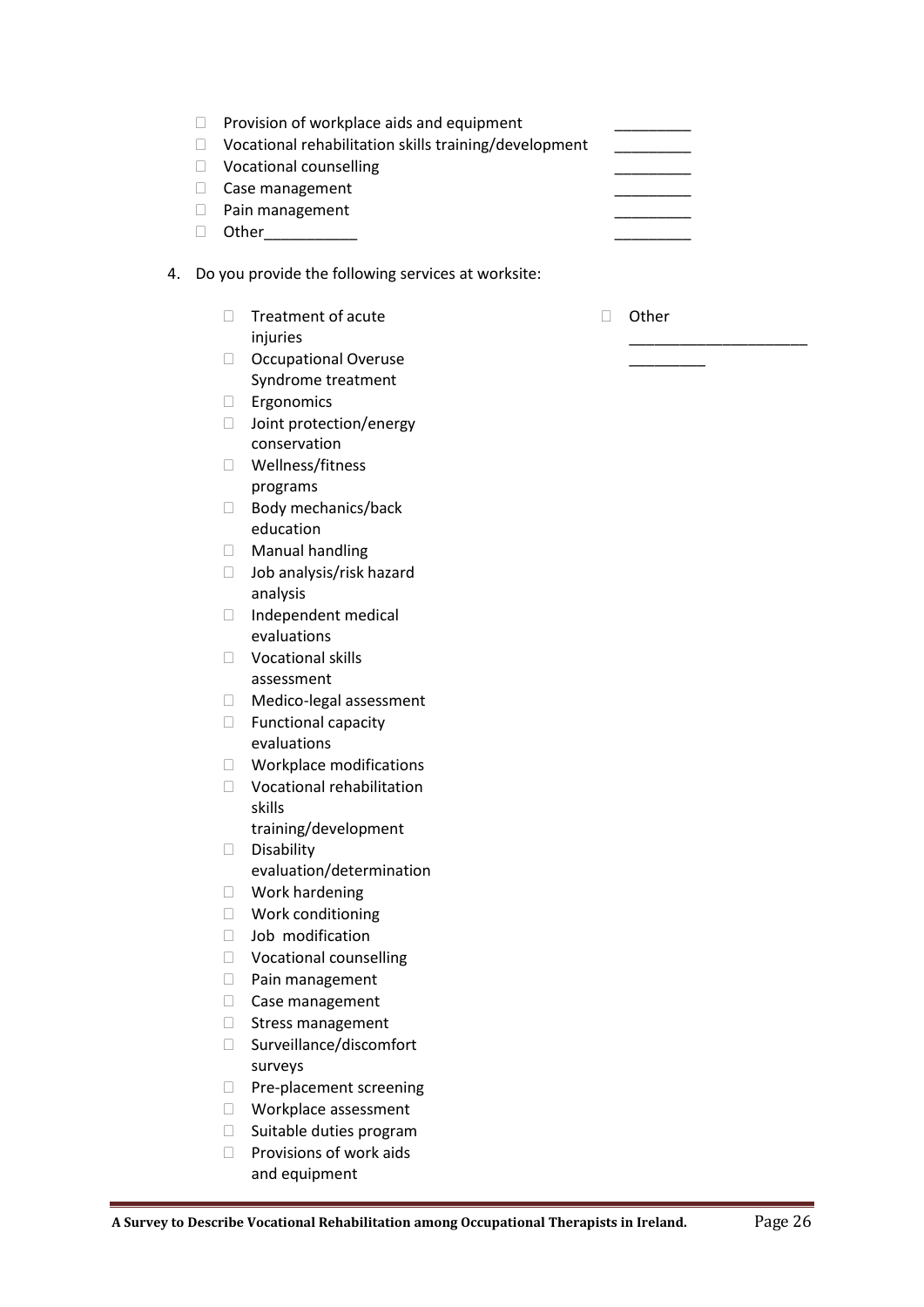- 5. Do you foresee the level of prevention/education/training in vocational rehabilitation by you:
	- Increasing
	- Decreasing
	- $\Box$  Staying the same
- 6. Do you foresee the level of assessment services provided by the you:
	- □ Increasing
	- Decreasing
	- $\Box$  Staying the same
- 7. Do you foresee the level of rehabilitation services provided by you:
	- Increasing
	- Decreasing
	- $\Box$  Staying the same
- 8. Do you foresee the level of service provided at employer locations by you:
	- Increasing
	- Decreasing
	- $\Box$  Staying the same

Have you any further comment, which you may wish to add: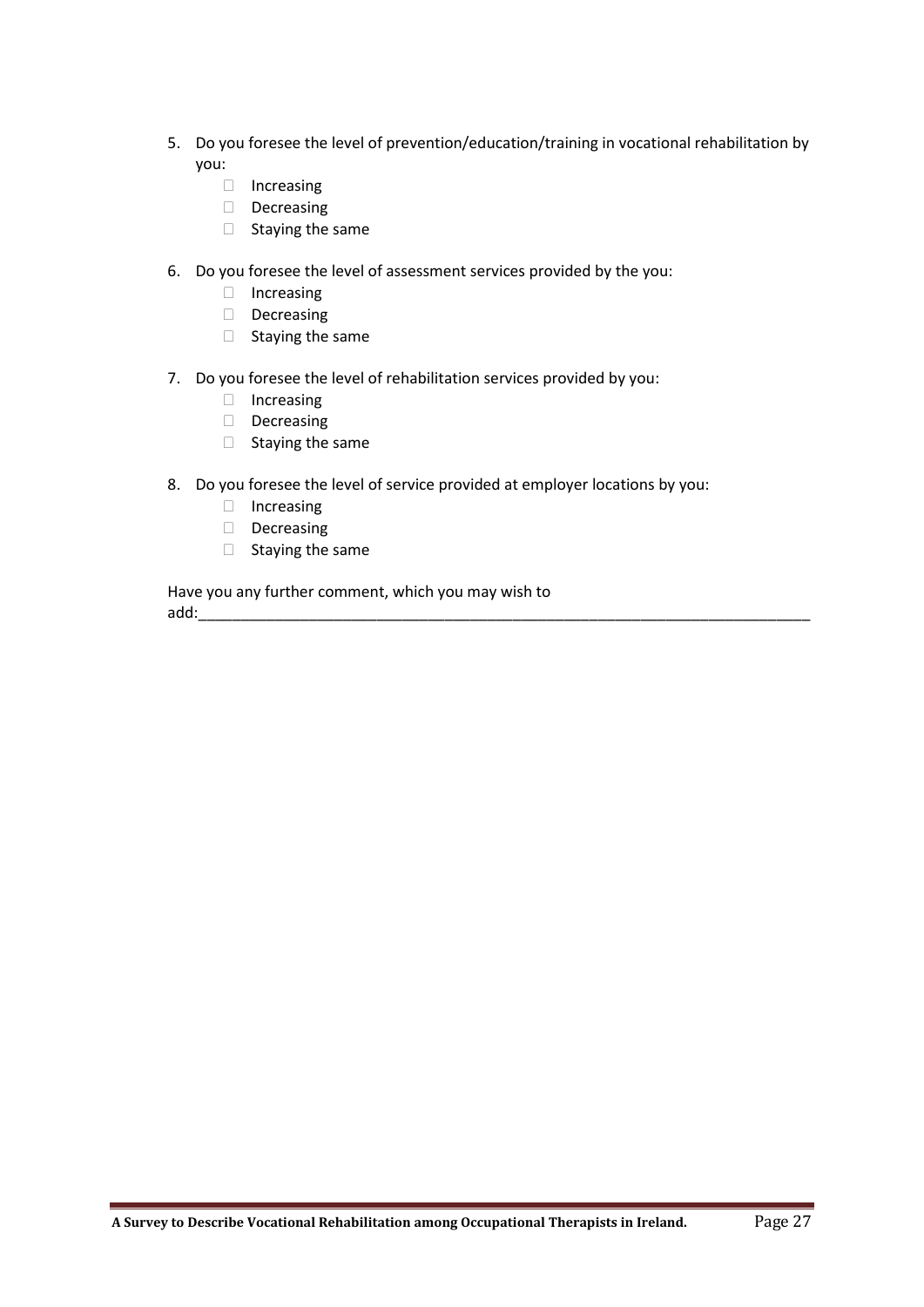## <span id="page-27-0"></span>**Appendix 2**

**Correspondence for consent from author of survey** ULStudent:EMMA.COSTELLO Sent Items 06 April 2011 19:06 To: MPKING [pking@uwm.edu] Hi Phyllis, Thank you for replying to my query so promptly and thank you for the use of the survey. Would you be able to send the survey on to me or can I access it somewhere online? Thanking you again, Emma. PKING [pking@uwm.edu] 06 April 2011 02:18 You replied on 06/04/2011 19:09. Hi Emma: I appreciate your interest in this survey. You are very welcome to use the survey. Let me know if I can be of further assistance. Success to you!

Phyllis M. King, PhD Professor/Interim Associate Vice Chancellor Associate Director, Center for Ergonomics University of Wisconsin-Milwaukee P.O.Box 413 Milwaukee, WI 53201 (414) 229-6175

**From:** Shrs-Student-Enquiries **Sent:** Monday, 28 March 2011 10:28 AM **To:** Elizabeth Gibson **Subject:** FW: FAO Libby Gibson Libby,

I am emailing you with regard to the article you published, "A survey of occupational therapy in Australian work practice." (2002). I am a student in a MSc. in Occupational Therapy (Professional Qualification) in the University of Limerick in Ireland. My research topic is focusing on vocational rehabilitation in occupational therapy within Ireland. There has been very little research conducted in Ireland on vocational rehabilitation and I wish for my research to gain more of an insight of this area.

I thoroughly enjoyed reading your article; I found it very interesting and informative. It has provided me with a good perspective of vocational rehabilitation within the field of occupational therapy. I too, wish to conduct a survey among occupational therapists. I am emailing to ask for permission to have the use of your survey for use in my research. I believe your survey was comprehensive and I would appreciate the use of it. I would be very grateful for the use of your survey and I look forward to hearing from you. Kind regards,